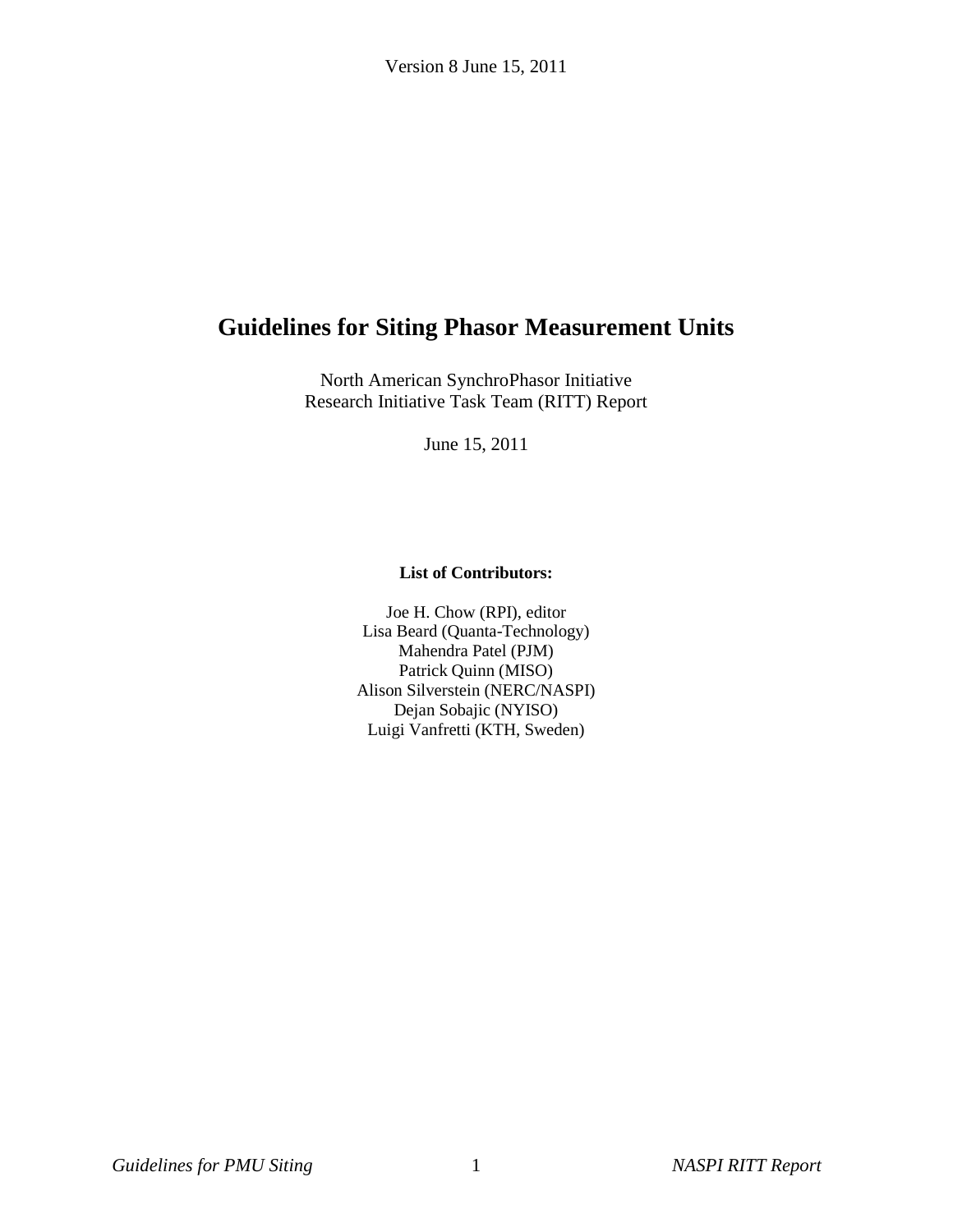# **1. Introduction**

Synchrophasor technology is relatively new to many utility companies as they plan for its introduction as part of their smart grid infrastructure investment. A first question that arises in planning for synchrophasor technology use is where should we place the phasor measurement units (PMUs)? Because synchrophasor data can be used in a variety of applications, the placement of PMUs should be driven by the intended applications, which may have varying data needs and differing PMU siting considerations. This white paper intends to provide information on and be a resource for such PMU placement issues, using recently developed PMU placement documents from various power grid operators and from applications described in technical papers.<sup>[1](#page-1-0)</sup>

This white paper offers some guidelines for designers and users of the synchrophasor systems to decide where to place new PMUs. The paper addresses the information requirements of power system applications under all conditions (normal, alert, emergency, restorative) and across all time horizons (monitoring, protection, control, operation, planning).

As many PMU placement documents are already available, the main sections of this document will be quite brief. Some expanded details on the guidelines can be found in the appendices.

# **1.1 Dynamic measurement units**

The common characteristic of dynamic measurement and recording units (DMUs) is their ability to sample and record voltages and currents in electric power systems at high sampling rates (presently defined as greater than or equal to 30 samples per second). Although many of the functions of these separate devices are converging with expanded electronic and storage capabilities, principal DMUs now in use include:

- Substation Fault and Event Recorders (time-stamped to GPS/UTC)
	- o Digital Fault Recorders (DFR) and Sequence of Events Recorders (SOER) are local high-speed sampling devices that record transient and switching phenomena for specific substation equipment. SOER recording capability can also be provided by SCADA, RTU, generator Digital Control System (DCS), and DFRs.

- 3. MISO T. Bilke, J. Kleitsch, and T. Weekes, "Preferred PMU Placement," April 3, 2009.
- 4. ATC "PMU Placement Weighting Calculation"
- 5. WECC D. Kosterev, et al., "WECC PMU Placement Criteria," Rev. 3.0, February 2010.
- 6. NERC NERC Standard PRC-002-1, "Regional Disturbance Monitoring and Reporting Requirements," draft document.
- 7. PG&E V. Madani, "PMU Placement Consideration Factors," June 9, 2010. [http://www.naspi.org/meetings/workgroup/2010\\_june/presentations/session\\_04/madani\\_pacific\\_g](http://www.naspi.org/meetings/workgroup/2010_june/presentations/session_04/madani_pacific_gas_pmu_placement_20100609.pdf) as pmu placement 20100609.pdf
- 8. M. Patel, et al., "Real-Time Application of Synchrophasors for Improving Reliability," NERC Report, Oct. 2010. Available online at [http://www.naspi.org/resources/resources.stm.](http://www.naspi.org/resources/resources.stm)

<span id="page-1-0"></span>Recently developed PMU placement documents from various power grid operators include:

<sup>1.</sup> WECC – W. Mittelstadt, et al., "Disturbance/Performance Monitoring Plan Siting Requirements," Disturbance Monitoring Work Group, June 29, 2001.

<sup>2.</sup> CERTS – C. Martinez, M. Parashar, J. Dyer, and J. Coroas, "Phasor Data Requirements for Real Time Wide-Area Monitoring, Control and Protection Applications," White Paper for EIPP Real Time Task Team, January 26, 2005.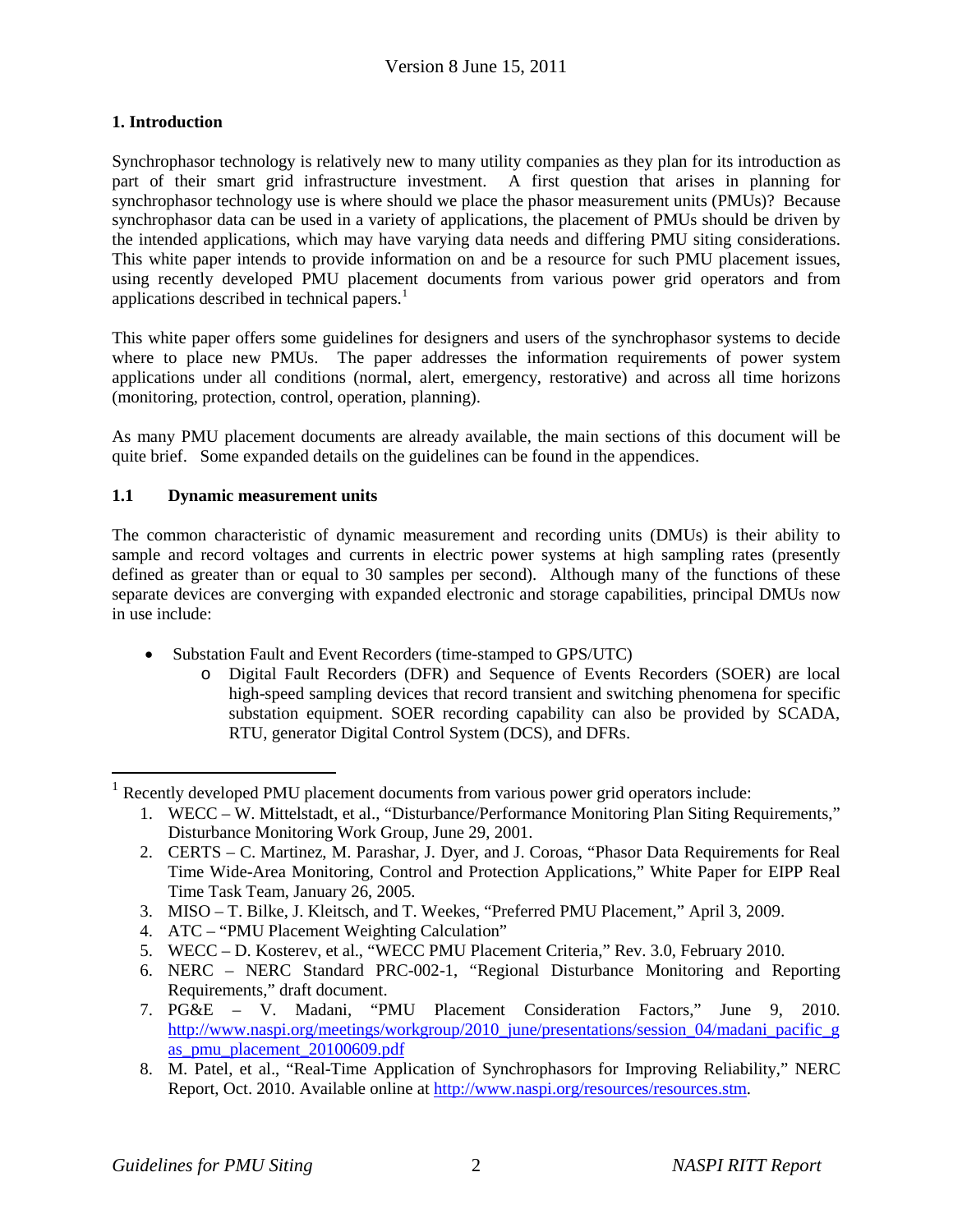- o Digital Relays (DR) are asset protection devices that analyze power system voltages and currents to detect faults in an electric power system and use advanced logic to determine whether the relay should trip to protect the line or equipment behind it. Digital relays are capable of taking and recording synchronous phasor measurements.
- Dynamic Performance Recorders
	- o Phasor Measurement Units (PMU) measure electrical currents and voltages, and calculate current- and voltage-phasors time-synchronized against the GPS/UTC clock. PMUs and some DSRs are capable of continuous storage.
	- o Dynamic Swing Recorders (DSR) capture power system dynamic events such as shortterm and long-term low frequency oscillations and abnormal frequency or voltage excursions.

Thousands of PMUs, DFRs, DRs, DSRs, SOERs and DFRs exist in the North American electric grid, many installed in the wake of the 2003 blackout -- and more are being installed with the growth of transmission smart grid investments. The information they provide is used for fast decision making and control (DRs), and off-line analysis (DFRs, DSRs, and SOERs). This paper will focus on the placement of PMUs, but the placement considerations discussed here apply to in most cases to placement of all the above dynamic grid condition monitoring devices.

# **1.2 Phasor data applications**

Although PMU data collected at a few points on the grid can reveal conditions across a wide area and inform a variety of grid applications, PMU placement should support the needs and functionalities of the intended applications and system characteristics. As a result, the discussion on PMU siting is organized according to real-time and off-line applications with sub-categories as shown in Table 1. PMU siting recommendations for these applications are provided in Section 2.

| <b>Real-Time Applications</b>           | <b>Off-Line Applications</b>        |
|-----------------------------------------|-------------------------------------|
| Visualization and situational awareness | Analysis and Assessment             |
| Situational awareness                   | Baselining and correlation analysis |
| Generating stations                     | Disturbance analysis                |
| Flowgates and regional transmission     | Model validation                    |
| interfaces                              | Frequency response analysis         |
| • Separation islands                    | Renewable generation                |
| Monitoring and alarming                 | System planning                     |
| Phasor-data augmented state estimation  | Load characteristics                |
| Phasor-data only state estimation       | Primary frequency response          |
| Small-signal stability monitoring       |                                     |
| Voltage stability                       |                                     |
| Thermal monitoring and congestion       |                                     |
| monitoring                              |                                     |
| Protection and control                  |                                     |
| Out-of-step protection                  |                                     |
| Small-signal stability protection       |                                     |
| Long-term stability control             |                                     |

|  | Table 1. Synchrophasor data applications |
|--|------------------------------------------|
|  |                                          |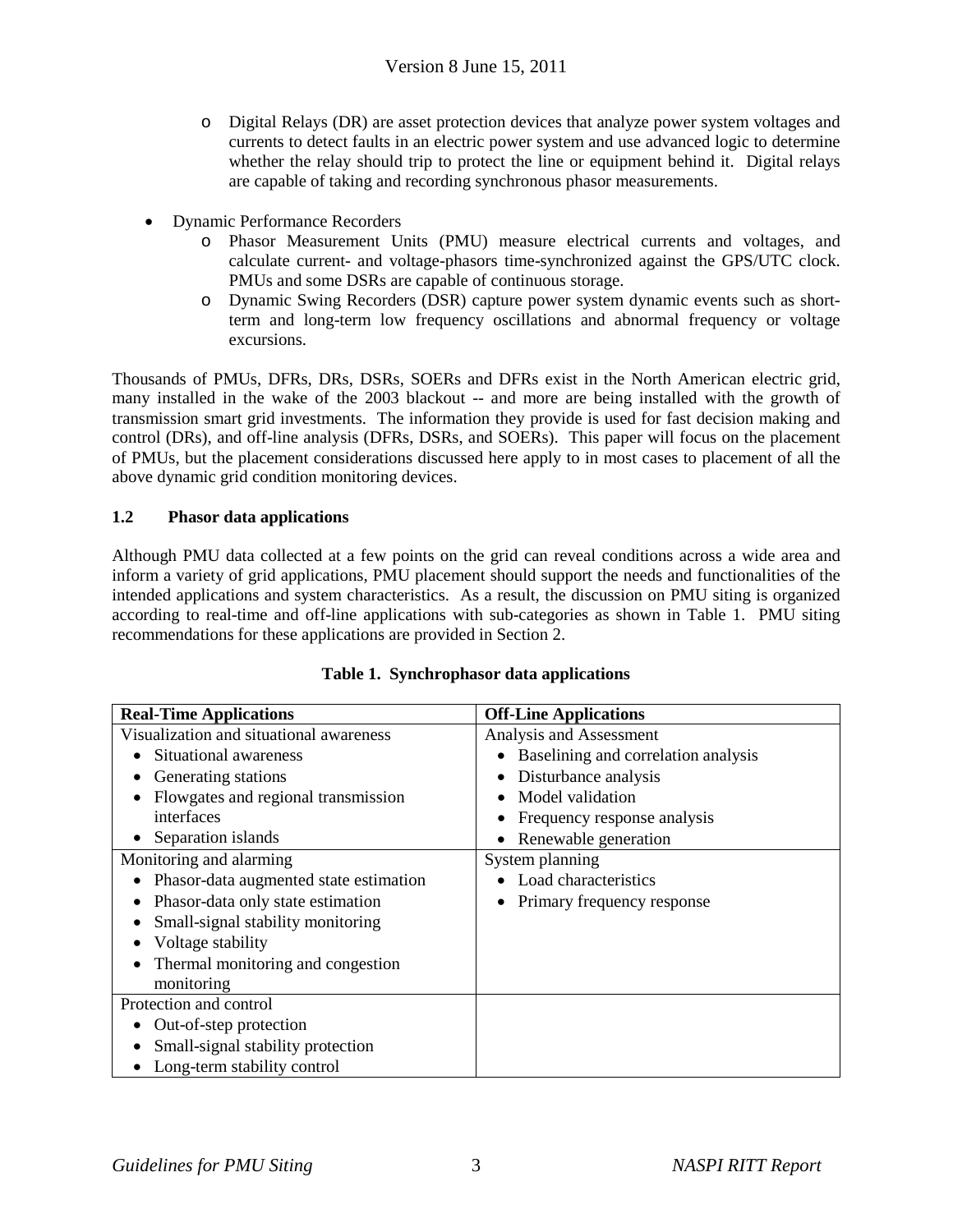# **2. Siting Recommendations**

This section discusses PMU placement for each application areas, with more technical details given in the appendices. It offers analytical considerations behind various siting approaches for selected applications. Those who seek more details on synchrophasor applications should study the RAPIR report [48] and other resources at [www.naspi.org.](http://www.naspi.org/)

Unless the text specifically indicates otherwise, the discussion below presumes that every installed PMU is networked through a high-speed communications system to deliver its collected data in real-time through one or more phasor data concentrators to applications that will use its time-synchronized data and archive it for later analysis.

## **2.1 Real-Time Applications**

# **2.1.1 Visualization and Situational Awareness**

Situational awareness is the challenge of providing relevant operational information for a wide area of the power system, in comprehensive and usable ways, to grid operators and engineers in real-time. Desirable situational awareness functionalities include:

- Visibility into conditions across multiple control areas, if not the entire interconnection
- Situational awareness dashboard
- Real-time compliance monitoring with reliability baselining (angle of separation, voltage and angle profiles, MW, MVAR flows, load-resource imbalance)
- Frequency stability and islanding

Desirable PMU locations for situational awareness include:

- Generation stations with a combined capability above a certain MW level, such as 500 MW and above.
- Key substations in the high-voltage (230 or 345 kV and above) transmission system, including those with HVDC stations, FACTS controller installations, or large tap-changing and phaseshifting transformers
- Major load centers
- Flowgates requiring transmission loading relief in the last three years
- Significant regional and interregional transmission interfaces
- Pre-defined separation islands.

At the end of this paper, we offer recommendations for the synchrophasor project manager who has more potential PMU locations than funds, and must choose where to site a limited number of PMUs to serve numerous phasor data applications.

## **2.1.1.1 Situational awareness**

Each PMU should measure the voltage phasors on the substation bus, and one or more line current phasor measurements. In general, wide-area visibility across the power system improves when more voltage and current phasors are available (i.e., when there is broad coverage by more PMUs across the region). It would be desirable to measure transmission line currents with substation-based PMUs with multiple voltage and current channels. Broad regional coverage using multiple-channel PMUs provides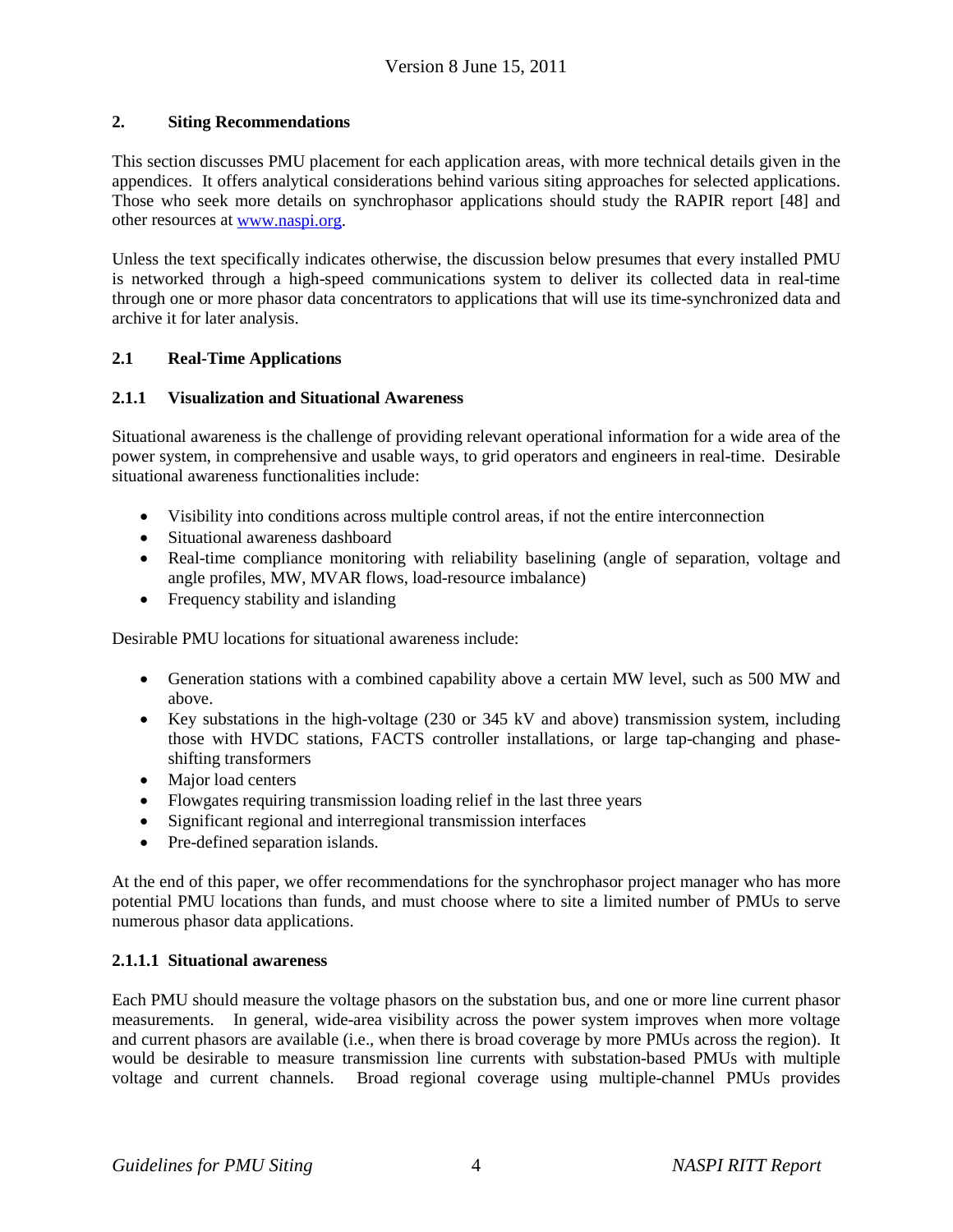redundancy and better visibility in the event that individual PMUs or substations go down for maintenance or become disabled.

It is preferable to have a more evenly distributed placement of PMUs across a control region, rather than a high concentration in a small region. More discussion on this PMU coverage will be provided in conjunction with the State Estimation topic in Appendix A.

# **2.1.1.2 Generation stations**

In a generation station, it is desirable to measure all the line currents (including the step-up transformer) and both the high-side and low-side voltages. In situations where it is not practical to locate a PMU directly at a generator substation, PMUs can be placed on neighboring buses, with current phasor measurements on the connecting lines. Another possibility is to measure a cluster of buses around the generating station and use appropriate weights to interpolate the voltage phasor at the generating substation. An example is the Browns Ferry Bus voltage angle, the reference angle for the Eastern Interconnection, which is computed from the bus voltage phasors in three locations.

Because changes in the status of large generation stations (1,000 MW and above) tend to be significant contingency events, PMUs should be placed at the substations of large nuclear power plants, coal plants and single or aggregated wind generators.

# **2.1.1.3 Flow gates and regional transmission interfaces**

The PMU locations for load centers, flowgates, and transmission interfaces may overlap. Load centers are likely to be at the receiving end of flowgates and transmission interfaces. Monitoring of these functionalities may require multiple PMUs. For example, a load center may have several in-feeds, and the number of PMUs needed will be based on the dependency of the flows coming from the those infeeds. Similarly, for flowgates and transmission interfaces, it may be necessary to measure both the sending and receiving ends. PMUs at intermediate points of a power transfer path would also be desirable if there are significant inflow and/or leakage. Furthermore, multiple PMUs are needed if the flows on parallel paths have a high degree of independency.

## **2.1.1.4 Separation islands**

PMU locations for system separation should reflect the control area's system separation planning. These separation points are often at interregional and transmission interfaces. It may be appropriate to install PMUs on both sides of a separation interface, to monitor the viability of an island, restoration progress within an island, and readiness for resynchronization.

## **2.1.2 Monitoring and Alarming**

Wide-area and local monitoring and alarming are specific situational awareness applications. Desirable monitoring and alarming functionalities include:

- Real-time performance monitoring and trending
- Anomaly characterization and alarming (real-time alarming on hard limits and "out of normal" conditions, suggesting preventive actions)
- State estimation
- Small-signal stability monitoring (inter-area modes 0.1-1 Hz)
- Small-signal stability monitoring (local inter-plant modes 1-3 Hz)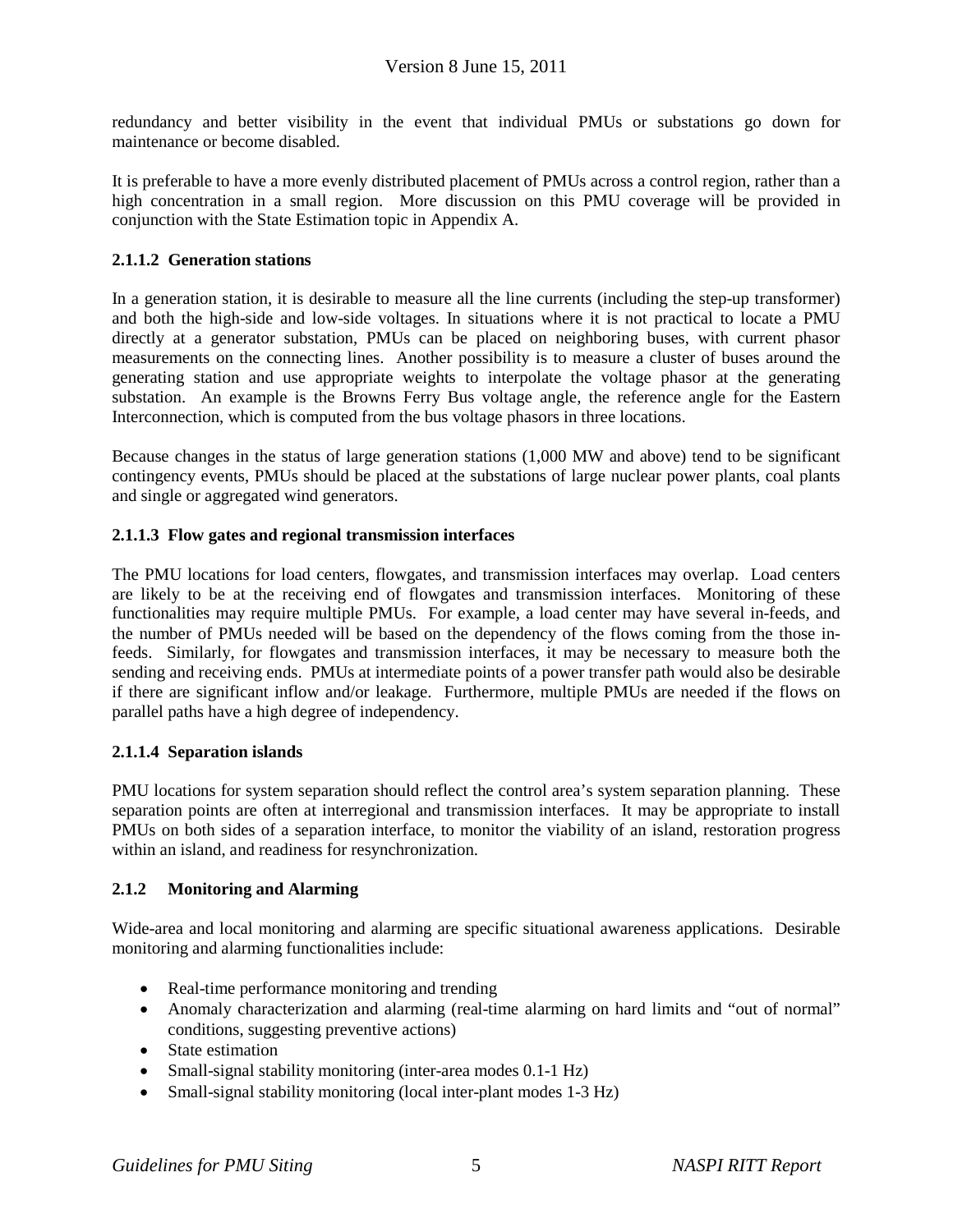- Voltage stability monitoring and assessment
- Thermal monitoring (overload).

Real-time performance monitoring and anomaly characterization require the processing of historical PMU data to establish a range of normal operating conditions. PMU location requirements are similar to those for situational awareness.

#### **2.1.2.1 Phasor-data augmented state estimation**

PMU data can be used to augment a conventional ICCP-data based state estimator, forming a phasorassisted state estimator. PMU data, with known voltage and current angles, may improve the fidelity of a conventional state estimator [1-3]. Furthermore, if PMUs are placed at the critical buses<sup>[2](#page-5-0)</sup>, the convergence of SE solutions will improve [4]. Additional discussion is provided in Appendix A.

#### **2.1.2.2 Phasor-only state estimator**

It is also possible to construct a phasor state estimator (PSE) using only synchrophasor data. In the initial stages of PMU installation in a power control region, it is realistic to implement such an estimator only for the high-voltage transmission system. To implement PSE for *N* interconnected buses, a minimum of *N*/2 line current phasor measurements with corresponding bus voltage phasor measurements is needed. Furthermore, if angle-bias correction capability is required, then a minimum of (*N-*1) line current phasor measurements is needed. If the robustness of the PSE with respect to the loss of any one PMU or transmission line (i.e., zero line current), additional PMUs will be needed. More details on PSE are provided in Appendix A.

#### **2.1.2.3 Small-signal stability monitoring**

Power system swing mode stability monitoring can be achieved using a variety of signals, including bus voltage magnitudes, bus frequencies, line current magnitudes, and line active power flows. Bus voltage angles can be used if they can be compared to a reference angle. Local and intra-area modes can be monitored using transmission line PMU data within a control area. Inter-area mode can be detected by tracing lower frequency modes through several other control regions. Techniques such as Prony analysis, eigensystem realization algorithm (ERA), and matrix pencil methods [5-7], can be used to extract the frequencies and damping of the interarea modes and their mode shapes from system transient response following a large disturbance.

Some HVDC systems and FACTS controllers are equipped with inter-area mode damping controllers, and thus a PMU measuring the modulating signals (such as a current or power injection) can be useful in validating the performance of the damping controller. For PMUs located at load centers and generating stations, the line current magnitude or bus frequency would in general have better oscillatory contents than the voltage magnitude because of load sensitivities to voltage variations and control actions from generator voltage regulators. Ambient or "blue sky" PMU data can also be used to analyze the oscillatory frequencies in a power system using the Welsh or Yule-Walker techniques [8-10]. A more detailed discussion is provided in Appendix B.

## **2.1.2.4 Voltage Stability**

<span id="page-5-0"></span><sup>&</sup>lt;sup>2</sup> If the ICCP measurements on a critical bus are not available, the state estimator will become unobservable.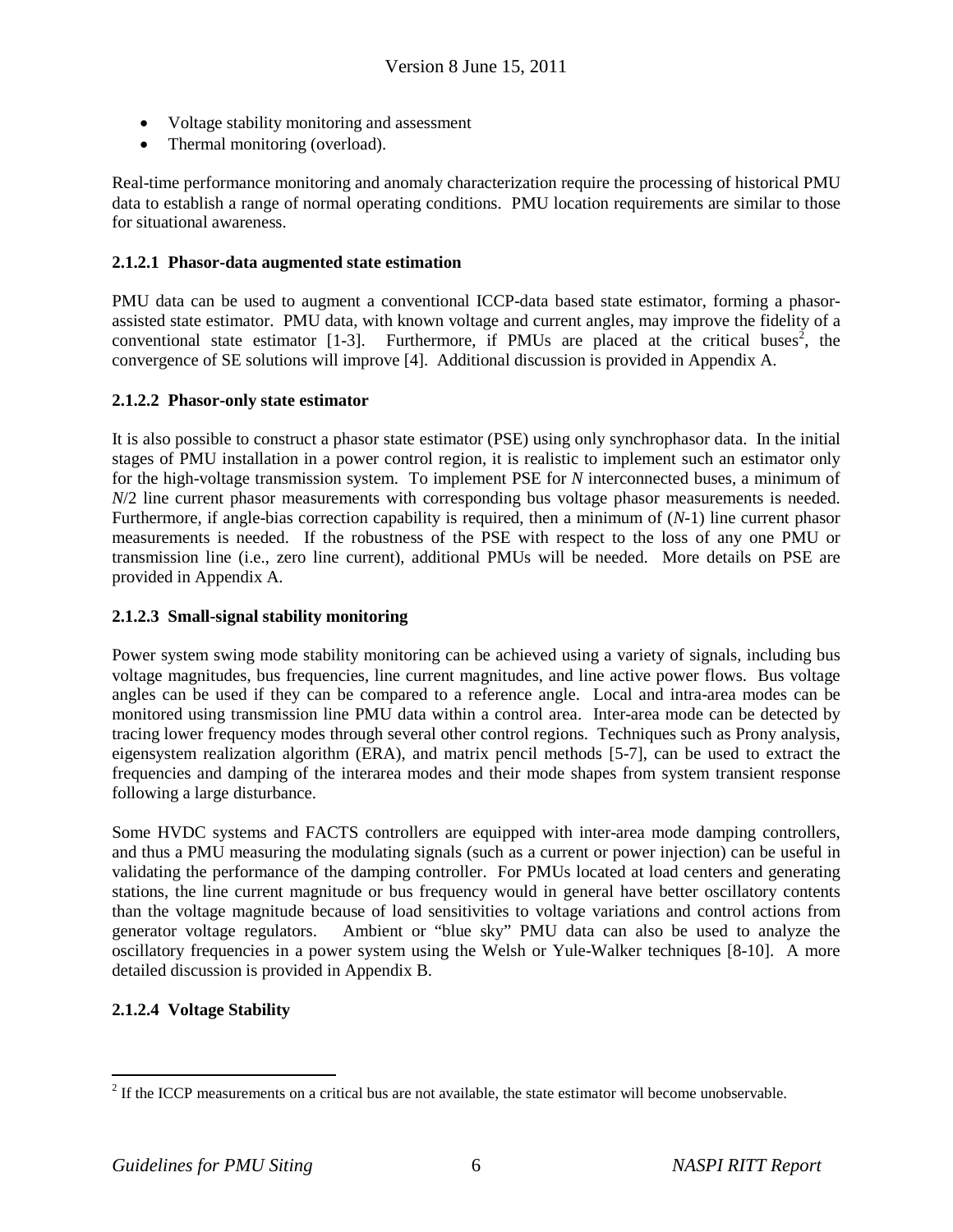Several control areas have implemented voltage stability monitoring using conventional state estimators. Synchrophasor data can add to this capability on a real-time basis or by improving the quality and convergence of the state estimator solution. If PMUs can be placed at load centers and on transmission interfaces, a voltage stability analysis can be performed using various methods [11-15]. Because of the high-sampling rate, PMU data can be used to trace a larger segment of the voltage stability curve, more commonly known as the *PV*-curve. Furthermore, the tap positions of large transformers can be monitored for voltage stability. More discussion on voltage stability monitoring can be found in Appendix C.

# **2.1.2.5 Thermal monitoring and congestion management**

For thermal monitoring and congestion management of overhead transmission lines, it is necessary to have PMUs measuring voltage and current phasors on the line. It would also be useful to monitor the local ambient temperature and wind speed, unless real-time meteorological information can be obtained separately. Effective use of phasor data for dynamic line loading and congestion management on key transmission lines or assets requires one or more PMUs directly monitoring the targeted assets.

# **2.1.3 Advanced Applications – Protection and Control**

PMUs with high sampling rates matched by a low-latency communications network, can provide synchrophasor data for protection and control actions. Desirable protection and control functionalities include:

- Short-term stability control (e.g., transient stability)
- Small-signal stability protection and control
- Long-term stability control (e.g., wide area frequency and voltage stability)

At the risk of stating the obvious, a PMU intended to provide protection and control should be located close to the asset it is intended to protect or control, and be partnered with one or more reference PMUs and PMUs at any devices that interact with the target asset for control purposes [23].

# **2.1.3.1 Out-of-step protection for short-term stability control**

Short-term stability control seeks to retain the stability of a power system under transient conditions. Outof-step relays are generally used to detect increased separation between two target buses or areas. Distance relays and timers are employed to track the apparent impedance with respect to some preset regions. [20,21] With synchrophasors, the separation angle between two locations in a power system can be directly measured to operate the required relaying to maintain system stability. An added benefit of such a relay scheme is that the settings can be made adaptive to reflect system loading conditions. To apply such synchrophasor out-of-step relaying scheme, a thorough contingency analysis needs to be performed to determine the required set of PMUs and their locations [22]. A DOE funded project on advanced wide-area warning system with adaptive protection is described in [23].

# **2.1.3.2 Small-signal stability protection and control**

The goal of small-signal stability protection is to use phasor data to identify instances when small-signal oscillations are occurring, determine whether those oscillations are damped quickly or swinging out of control, and initiate actions to stabilize frequency. A PMU-based wide-area monitoring and situational awareness system can identify small-signal oscillatory events and determine whether an oscillatory problem is under way. Long records of synchrophasor data on both events and blue sky conditions are needed for baselining and event analysis, to determine how to effectively implement stability protection and control measures.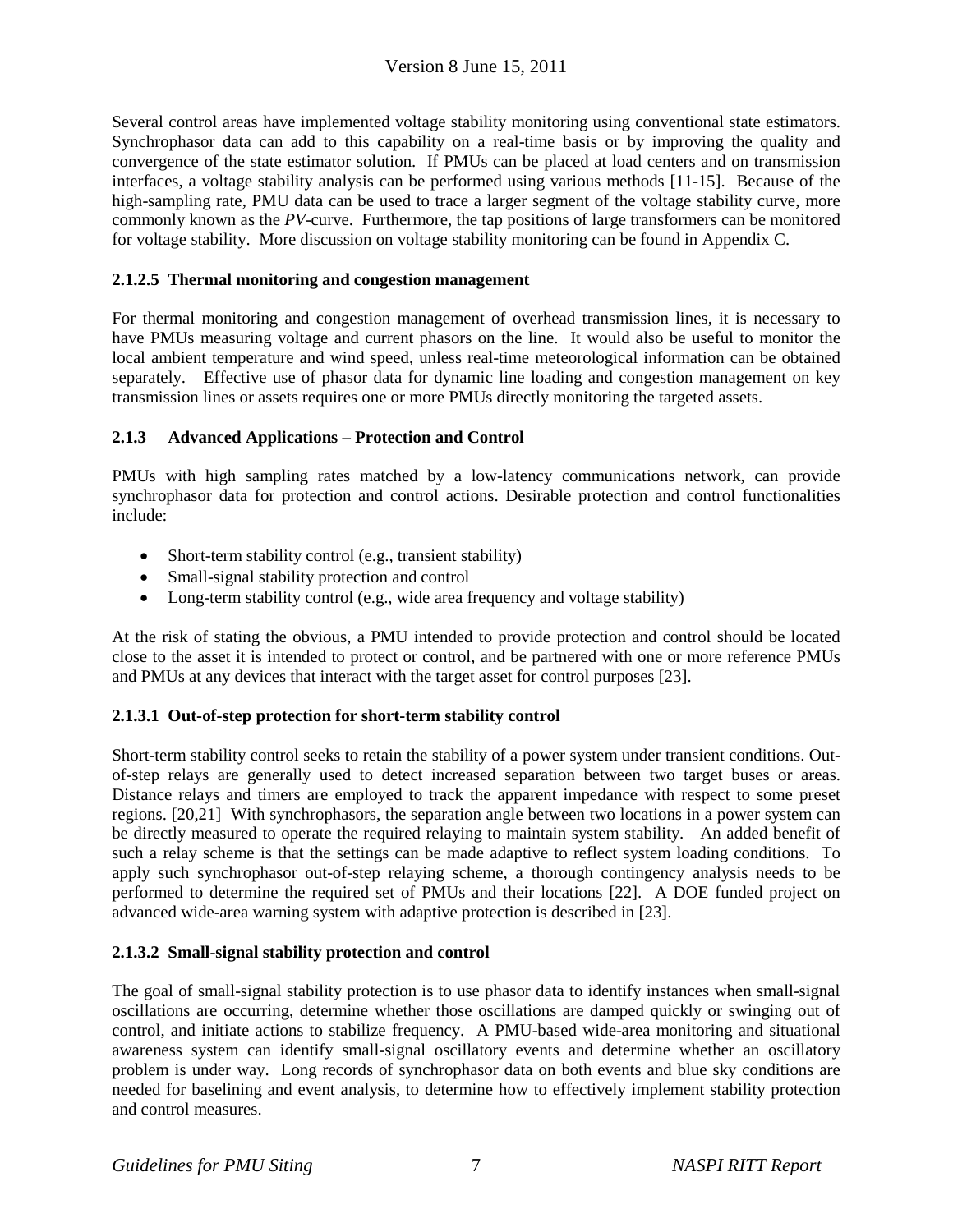Power swing damping enhancement typically is achieved using local signals as inputs to the controllers. For example, the modern dual-input power system stabilizer uses the machine speed and the electrical power output as the input signals. However, local signals may not have sufficient inter-area mode content to be used as an effective signal for interarea mode damping. To create a more inter-area-rich signal, synthesized remote angle signals have been proposed in [24] for an inter-area mode damping control design of a thyristor-controlled series compensator (TCSC). By placing PMUs at centers of remote groups of machines, the aggregated angles can be directly measured without the need of estimating some equivalent impedances. On the other hand, such control implementation requires the compensation of latency in phasor data computation and computer communication networks [25,26].

# **2.1.3.3 Long-term stability control**

Synchrophasor data can be useful for system frequency and voltage control. The Tokyo Electric Power Company (TEPCO) has implemented an islanding scheme to balance the active and reactive power in the islanded system by load shedding [27]. Entergy has used phasor data for system restoration after a hurricane disrupted system operation [28].

Synchrophasor data can also be used to detect voltage instability and to dispatch of reactive power for system reliability. By improving the reliability of the state estimator, contingency analysis can be enhanced, which is beneficial for voltage control.

## **2.2 Off-Line Applications**

## **2.2.1 Analysis and Assessment**

System analysis and assessment of system reliability based on PMU data are off-line functions intended to establish secure operating ranges for real time applications and validation of simulation models and parameters for operations and planning studies. Desirable analysis and assessment functionalities include:

- Baseline normal phase angle trends
- Pattern recognition and correlation analysis
- Disturbance analysis compliance
- Model validation
- Frequency response analysis
- New applications evaluation and limits definition
- Phasor network performance monitoring and data quality

Desirable PMU locations include those for situational awareness and monitoring and alarming as well as:

- Generating stations equipped with power system stabilizers
- Controllable devices such as HVDC systems and FACTS controllers
- Variable generation such as areas with significant concentrations of intermittent resources (e.g., wind farms)

## **2.2.1.1 Baselining and correlation analysis**

Establishing a baseline for normal phase angle trends requires, among others, archiving the relative bus voltage angle difference between certain locations within a control region and across control regions.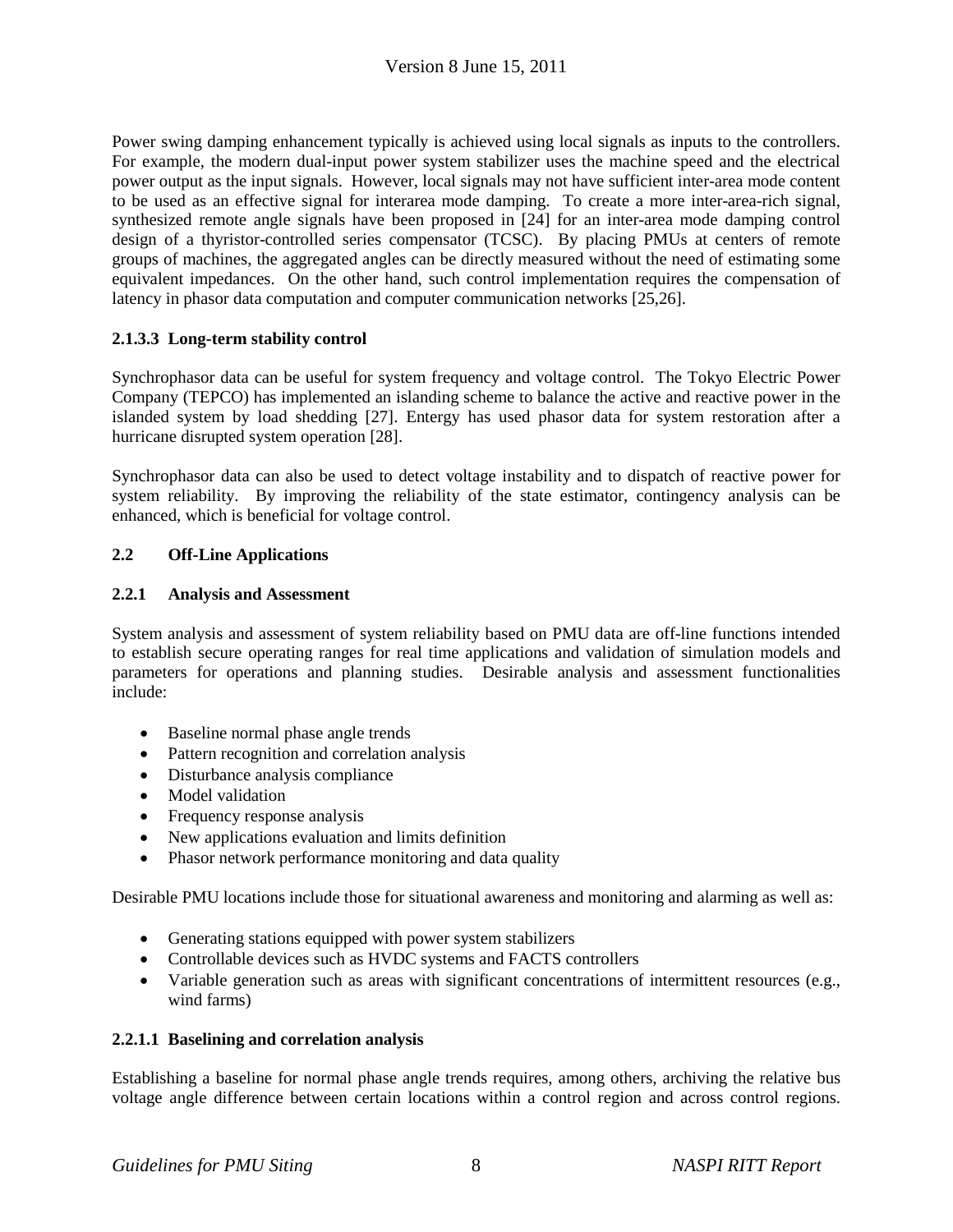These locations are most likely to be either dominant generation sites or load centers -- in other words, PMU locations that parallel high-priority sites for situational awareness. The angular difference would also be a strong function of the system loading. Such analysis can be aided by off-line studies and sensitivity analysis. The results of trending analysis can be useful in recognizing unusual operating patterns in a power system. In particular, the outage of a transmission line with high loading will disrupt the normal power flow pattern and increase the loading on parallel lines and hence the angular separation between generation and load.

# **2.2.1.2 Disturbance analysis**

Analysis of large disturbances has been performed quite extensively in the U.S. Western power system using PMU data. High-speed PMU data are ideal for capturing the initial power transients at the onset of a disturbance and studying the subsequent inter-area power swings. The analysis can expose vulnerabilities of a power system not captured in simulation programs, whose models and parameters may not reflect exactly the real system. The post-mortem analysis of Western system breakup in the 1990's led to the enforcement and monitoring of PSS operation to reduce inter-area oscillations. Having PMUs on generating stations can verify the effectiveness of their PSS tuning and control action.

# **2.2.1.3 Model validation**

Generators and other control equipment such as FACTS controllers have significant impact on system stability. Thus it is important that they be represented properly in simulation programs. By installing PMUs on the bus bars at the substation and measuring the voltage phasor and the output current phasor, the machine response due to a disturbance can be simulated. If it is not possible to put the PMU right at the generating station, then PMUs located at neighboring buses may be used to calculate pseudo-PMU measurements for the generation bus. Such parameter testing is not as comprehensive as staged generator tests [16] which require taking the generator off-line. Disturbance-based parameter validation can be performed without taking the generator off-line, and its performance can be improved if some internal variables of the equipment (such as the generator speed and field current) can also be recorded. A more detailed discussion is given in Appendix D.

## **2.2.1.4 Frequency response analysis**

Frequency response analysis of power systems involves injecting a probing signal in one location and measuring the response at other locations [17-19]. In the U.S. Western system, the probing signal can be either the pulse application of the Chief Joseph braking resistor and set-point pulsing of the Celilo HVDC current injection. Thus PMUs must be located at the signal injection point, as well as at all the monitoring locations. Signal processing techniques can be used to derive the frequency response from the injection point to the monitored locations. A particular benefit of such frequency response analysis is to detect undesirable changes in interarea mode damping.

Practically speaking, as long as there is a PMU located at the point where the probing signal initiates, frequency response to the probing signals can be monitored for later analysis using any or all of the PMUs located across the interconnected system.

## **2.2.1.5 Renewable generation**

Penetration of renewable generation from wind, solar, and other intermittent sources, is growing within U.S. and other power systems. The intermittency of such renewables increases the generation and load balancing challenge in power system dispatch and operation. Placing a PMU at the collection point of a cluster of variable generators can give operators early tracking of the output of these intermittent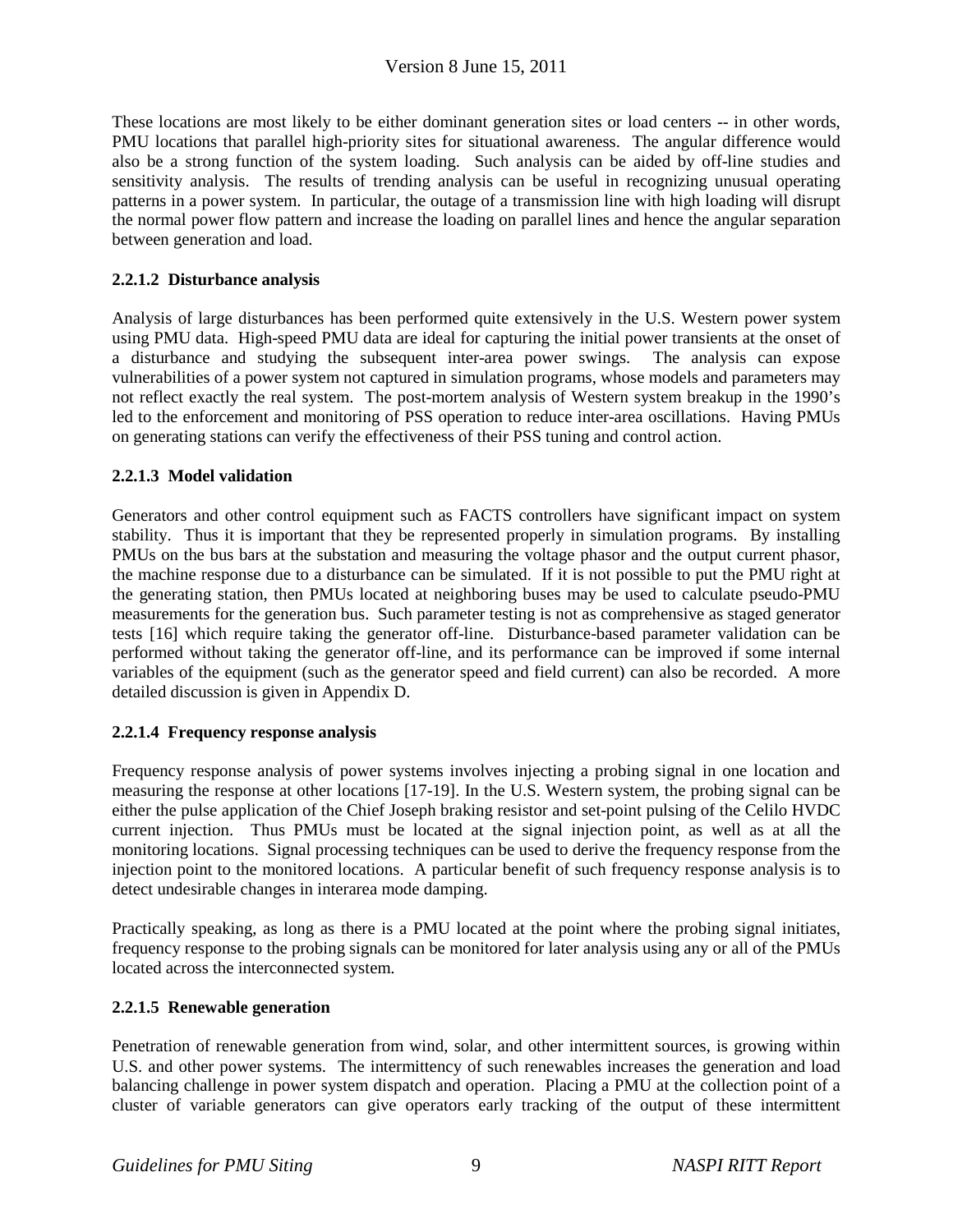resources, while planners can use collected historical data to better understand the generators' production patterns and response characteristics. Currently the energy source condition (wind speed, insolation level, etc.) are not collected by PMUs. However, if such information is collected by spare channels in a PMU or via other means, the data set as a whole would improve off-line and control room renewable generation analysis and forecasting.

# **2.2.2 System Planning**

Many issues relevant to system planning have already been discussed above, such as baselining, model validation, stability, and control. In this section, we will discuss some additional topics, including event analysis, load characterization, islanding, and primary frequency response.

# **2.2.2.1 Load Characterization**

Realistic load models are important for off-line stability studies, but are difficult to obtain. As a result, conventional stability simulation studies mostly use constant current to model active power loads and constant impedance for reactive power loads. Commercial simulation programs allow a user to select a proportion of load to be of induction motor type. In addition, electronic load is growing whereas incandescent lighting (resistive load) is decreasing. However, load simulation programs do not often reflect the changing nature of power loads with respect to changes in the electrical behavior and penetration of modern end use devices. While PMUs placed at load centers will not reveal changes in the makeup of loads, they can reveal changes in the electrical characteristics and behavior of aggregated loads.

Recently there are significant interests in studying the phenomenon of fault-induced delayed voltage recovery (FIDVR). For example, Southern California Edison has successfully used phasor data to calibrate load models. Going forward, for power companies concerned about their load models, PMUs should be installed at appropriate sub-transmission level substations so that the load sensitivities to system frequency and voltage changes can be monitored, not only during large disturbances, but also smaller events like nearby capacitor bank switching.

# **2.2.2.2 Primary Frequency Response**

Synchrophasor data, with its high sampling rate, provide a more tracing of system frequency after major generation and/or load trips. In fact, one of the early uses of phasor is its use in computing the primary frequency response  $\beta$  of the generators using the expression

$$
\beta = \frac{\text{amount of generation lost}}{\text{frequency deviation}} \text{ MW/0.1 Hz}
$$

The variation of  $\beta$  in the eastern US power system has been tracked for many years. The functionality should continue to ensure that there is enough primary frequency response to deal with loss of multiple generators. Any PMU placed on the high voltage transmission levels can be used for tracking frequency response. However, those PMUs close to major power plants, HVDC systems, and loads, may be able to provide more effective monitoring of the frequency response capability of the installed equipment.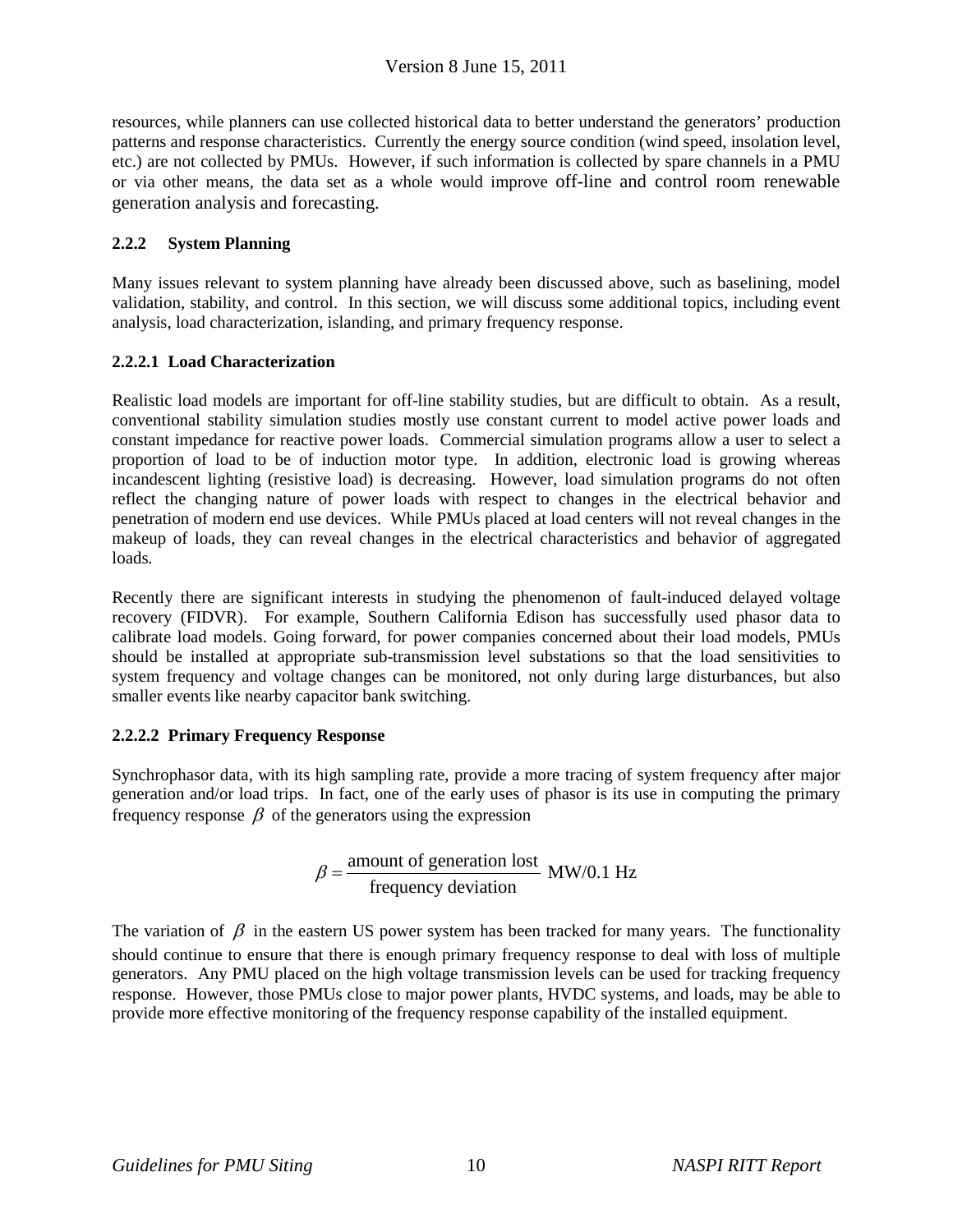#### **3. PMU Location Selection**

The siting guidance in this paper can help to determine the number and location of PMUs required for implementing desired applications and functionalities. In case of staged deployment, in which a fixed number of PMUs will be installed at various stages, a ranking of the substations to satisfy the desired functionalities should be performed. Weights can be applied to each of the relevant criteria to provide some further separations in scores [47]. Substations on the Critical Cyber Asset (CCA) list and at higher voltage levels suitable for multiple criteria should be preferred over other locations. In some cases, the cost of installing PMU at substations may be factored into considerations, particularly for those substations without adequate communication infrastructures.

The synchrophasor project manager should start a PMU placement exercise with the intention that every PMU installed should serve multiple applications – thus, the highest value PMU locations are likely those at the asset owner's most critical substations and flowgates, followed by its largest power plants and load centers. If the project manager has numerous PMUs deployed already, then the next PMU could be placed to serve a specific and limited purpose – for instance, at the point of interconnection for a large new wind development area, to facilitate its operational integration. On the other hand, if the project manager has only a few PMUs installed, then the next PMU should be placed in a location that fills in a gap across the region's electrical network topology, to improve visibility across the entire control area or region (which may be an important substation or interface).

Some additional considerations that may affect PMU placement decisions (or the timing of when a PMU is placed at a particular location) include:

- Does the application that the PMU serves require real-time phasor data delivery? If so, then the cost of PMU installation will require access to a high-speed communications network. This tends to focus early PMU placements at substations that already have such network connections in place.
- Will the PMU's data feed a mission-critical application (such as real-time automated voltage management) rather than an informative but redundant application (such as wide-area situational awareness)? If the application is mission-critical, then the asset owner will probably view the PMU as a critical asset and a critical cyber asset, and should place the PMU inside a substation or another site that already has an established physical security and cyber-security perimeter.
- If the project manager needs to get PMUs installed quickly and inexpensively, he or she should look for substations that are coming up for scheduled maintenance or upgrade; it is often easier and less costly to add PMU installation into an upcoming substation redesign and construction process than to handle the PMU and communications network installation as a stand-alone project.
- For PMUs that serve multiple applications (such as wide-area situational awareness, generator monitoring and voltage management), it's advantageous to site these PMUs at substations that receive priority attention for equipment and communications network maintenance, to assure that these PMUs sustain high availability and performance. This is a particularly important consideration for a "reference PMU" that is used as the point against which phase angles are calculated from other locations.
- A project manager for one utility may want to coordinate PMU placement with his or her neighbors. By working together to coordinate PMU siting across the region, they may be able to improve coverage and observability across the entire region – and better insight into their own control areas – using fewer PMUs.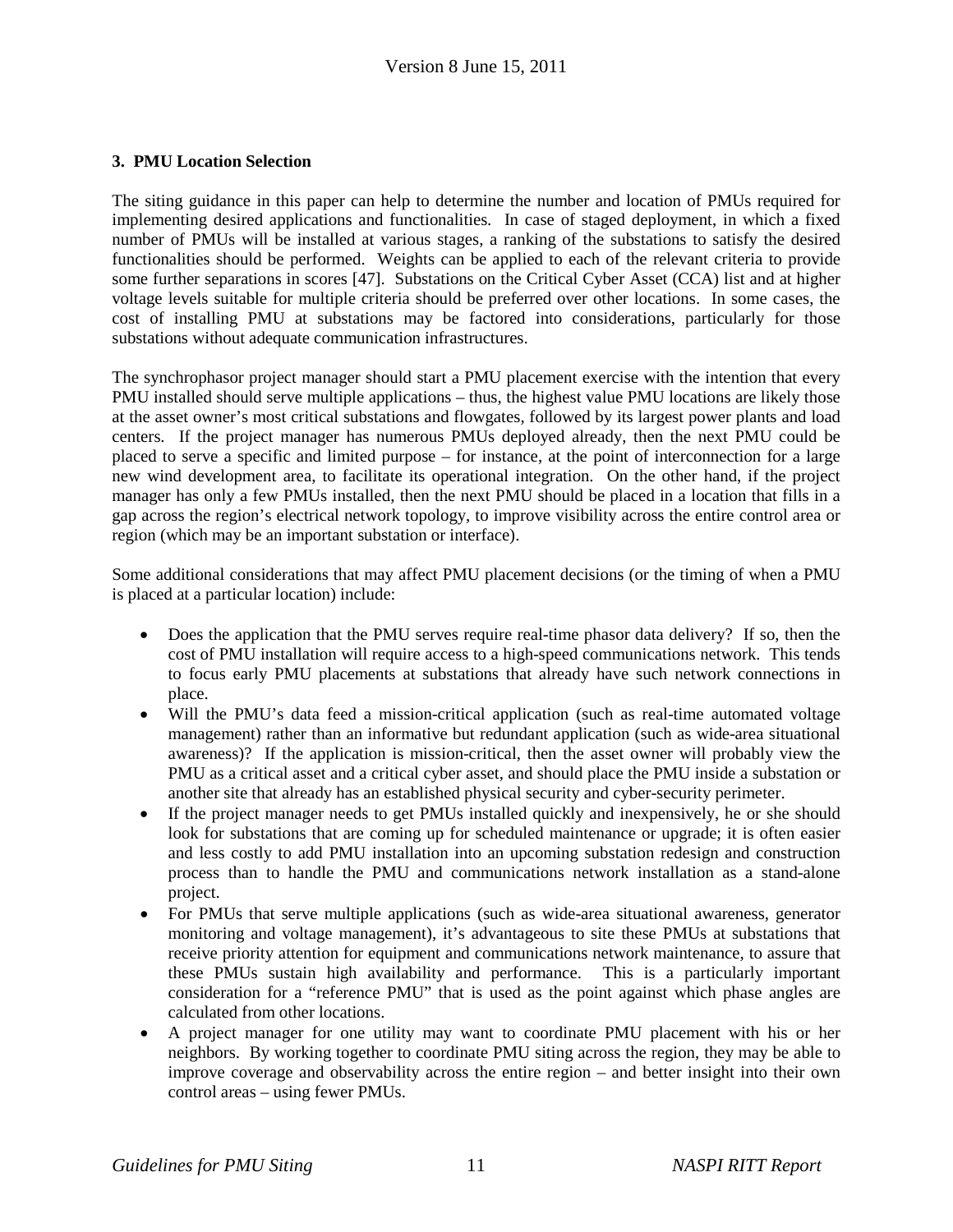# **3.1 A Sample Selection Matrix**

An approach that could be useful in practice is to select the real-time and off-line applications discussed above and assign weights to the substations in the system according to their relevance to provide PMU data for those applications. The substations with the highest weighted sum would be most suitable for installation of new PMUs.

Table 2 is an illustration of this approach, in which three application categories are selected as important for a particular control region. Each of the categories carries a maximum of 10 points. In this example, the Cardinal substation comes out on top because it is important in all three categories.

| PMU <sub>s</sub> at | Situational | Voltage stability | Load monitoring | Total |
|---------------------|-------------|-------------------|-----------------|-------|
| <b>Substations</b>  | awareness   |                   |                 |       |
| Cardinal            | ΙU          |                   |                 | ۷U    |
| Orioles             |             |                   |                 | 1 V J |
| Blue Jay            |             |                   |                 |       |

## Table 2. Using weights to prioritize the relevance of PMUs at substations

#### **4. Conclusions**

This white paper offers some guidelines for designers and users of the synchrophasor systems to decide where to place new PMUs. The paper addresses synchrophasor data applications and their PMU data requirements to be considered as part of the PMU placement process. Both real-time and planning related applications are addressed. In the appendices, PMU placement rationales and processes for some of the applications are explained in more details. As background materials, this paper has provided a list of documents developed by various control areas on their PMU siting and application criteria.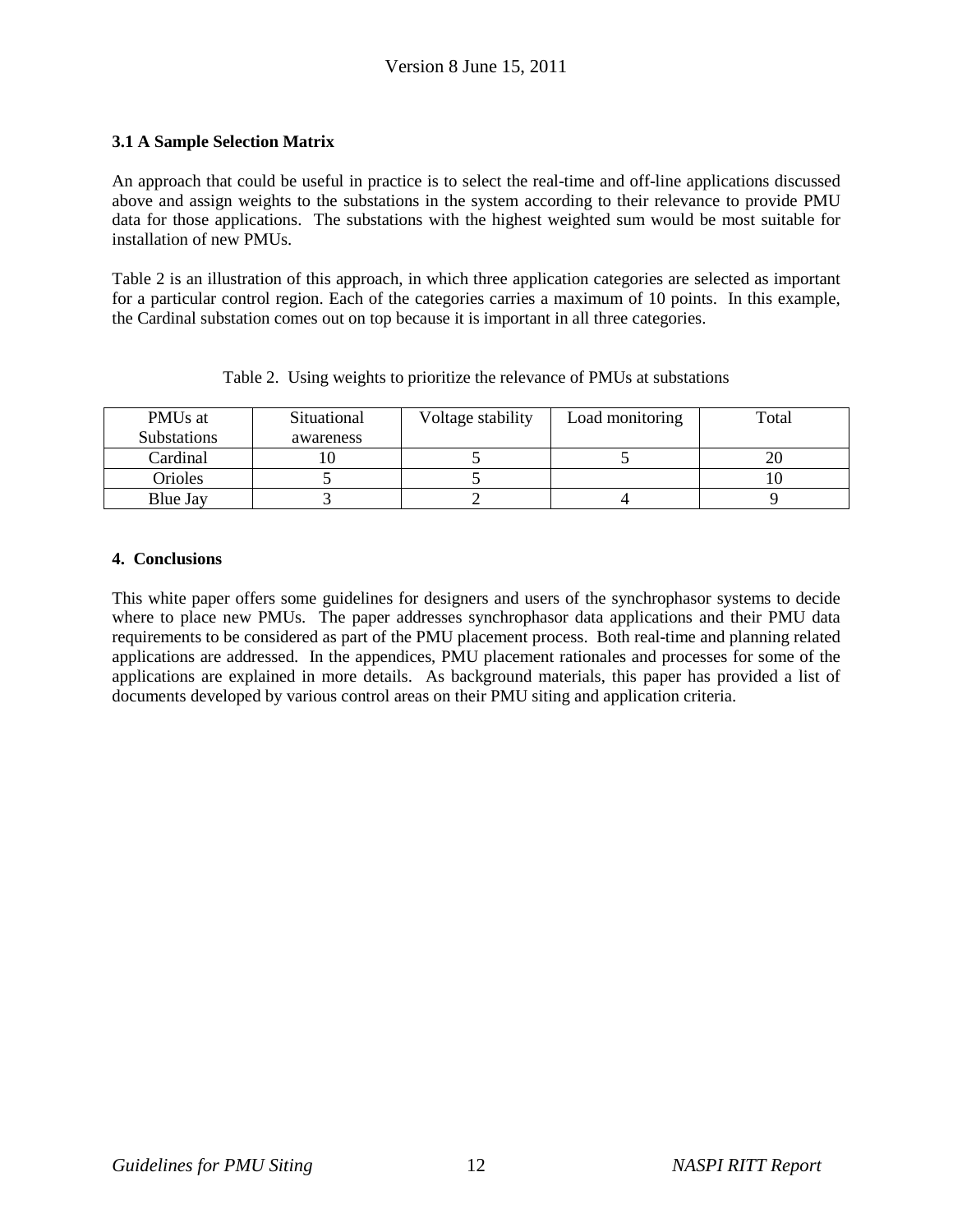# **Appendix A: State Estimation (SE)**

# *A.1 Phasor-Assisted SE*

Synchronized phasor data of bus voltage and line current measurements can be added to conventional state estimation [1] to improve the performance of the state estimation. Results on phasor-assisted SE have been reported by Sevillana de Electricidad (CSE) [29] and San Diego Gas & Electric [30]. The CSE SE application involves a total of 309 SCADA measurements with 23 phasor angle measurements. The San Diego Gas & Electric [30] approach includes the measured angles in the form of angle differences between phasor measurement units to avoid setting a PMU bus as reference. Several other modifications to this approach have been pursued, and are reported in [31-33]. In these implementations both voltage and current phasors (magnitude and angle measurements) are incorporated into the measurement vector.

A "Power Conversion" approach has been used by the British Columbia Transmission Corporation (BCTC) [34]. In this approach the voltage and current phasors are used to compute complex power from the phasor measurements at each branch measured by the PMU. The complex power is decomposed into active power and reactive power, which are used as pseudo-measurements in the SE.

For companies with limited PMU deployment or in a staged deployment process, the observations in [4] are helpful:

- a. PMU measurements on critical buses are most useful. If the ICCP data on critical buses are not available, but the PMU data are, then the observability of the state estimator is preserved.
- b. If station-based PMUs<sup>[3](#page-12-0)</sup> are used, then preference should be given to buses with connections to many other buses.
- c. Bad data detection for phasor-assisted SE is improved by placing PMUs in all buses with critical measurements, allowing bad data in the system to be detectable.

Note that there is no requirement for the minimum number of PMUs to be installed for phasor-assisted state estimation.

## *A.2 PMU-Only SE*

With bus voltage and line current phasor measurements, voltages at neighboring buses connecting to PMU buses can be calculated directly without iterations [1]. As an illustration, consider a 4-bus radial network with 2 PMUs in Figure 1, with voltage phasor measurements on Buses 1 and 2, and the line current phasor measurements on Lines 1-3 and 2-4. Knowing the line parameters, the voltages on Buses 3 and 4, and the line current on Line 3-4 can be calculated without using any iteration. In this case, the 4 bus system is completely observable given the 2 PMUs.

Using graph theory, it can be shown that for an interconnected power network with *N* buses, a minimum of *N*/2 voltage and line current phasor measurements for *N* even and (*N*+1)/2 for *N* odd, regardless of the number of lines in the network, in order to achieve observability. The 4-bus system is an illustration of this idea. If relay-type PMUs measuring only 1 voltage phasor and 1 current phasor are used, then *N*/2  $((N+1)/2)$  if *N* is odd) PMUs are needed. If PMUs capable of measuring all the line and transformer currents at a substation are used, only 1/4 to 1/3 of the buses need to be equipped with PMUs [4].

<span id="page-12-0"></span><sup>&</sup>lt;sup>3</sup> A station-based PMU measures the currents on all the line connected to the substation.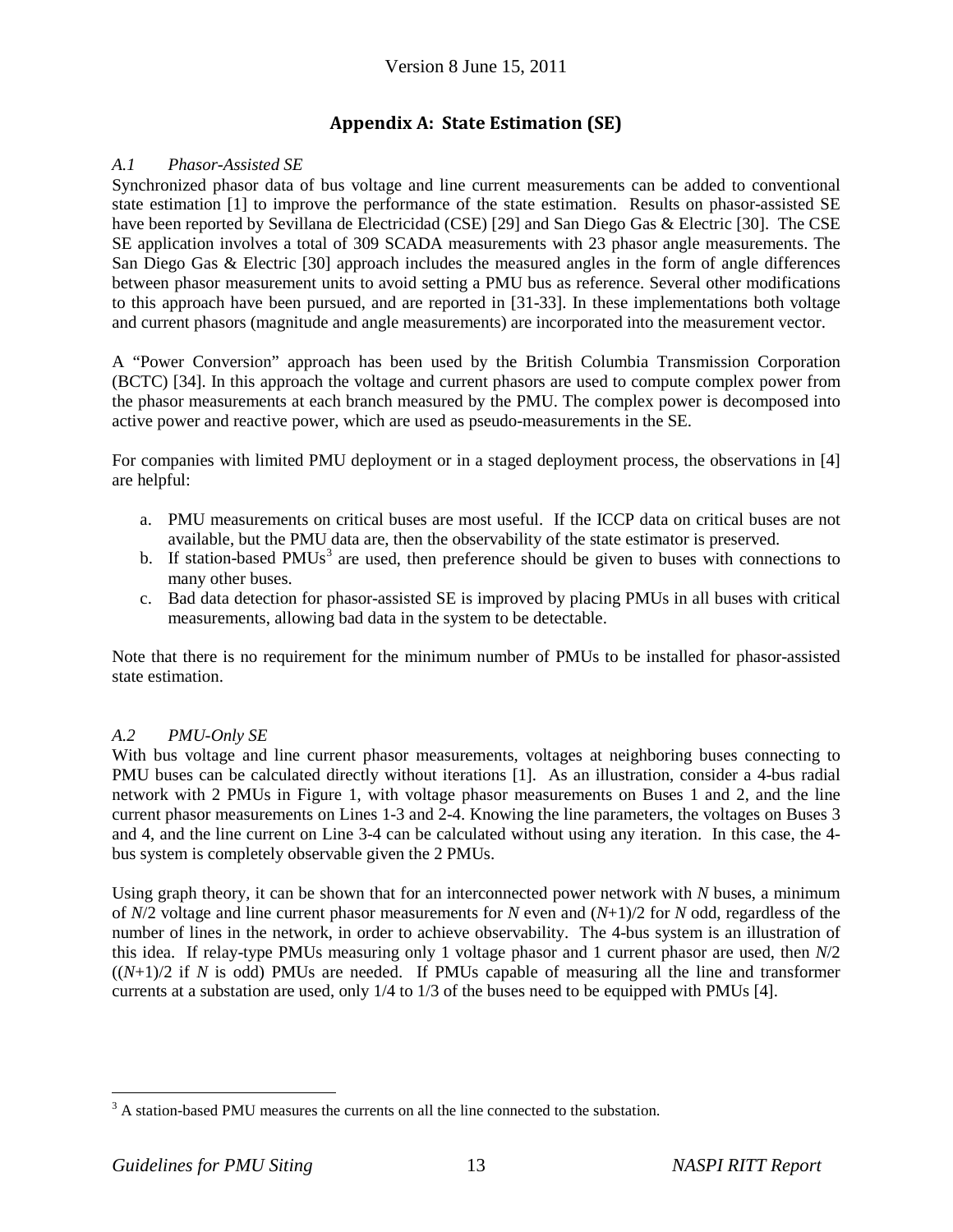

More recently there is a need to ensure high quality phasor data used for phasor-data based applications. An approach to ensure phasor data quality is to install additional PMUs so that their measured data can be cross-checked. Figure 2 illustrates that that voltage phasor on Bus 3 can be calculated from either the PMU on Bus 1 or the PMU on Bus 2. This provides a mechanism to validate the measured phasor data. An algorithm has been developed in [35,36] in which phase errors in synchrophasor measurement data can be corrected.



It can be shown that in order to apply the phase error correction method in [36], for an interconnected power network with *N* buses, a minimum of *N*-1 line current phasor measurements is needed, regardless of the number of lines in the network. The 3-bus system in Figure 2 is an illustration of this idea. If relay-type PMUs measuring only 1 voltage phasor and 1 current phasor are used, then *N*-1 PMUs are needed. If PMUs capable of measuring all the line and transformer currents at a substation are used, then

about 1/2 of the buses need to be equipped with PMUs [36].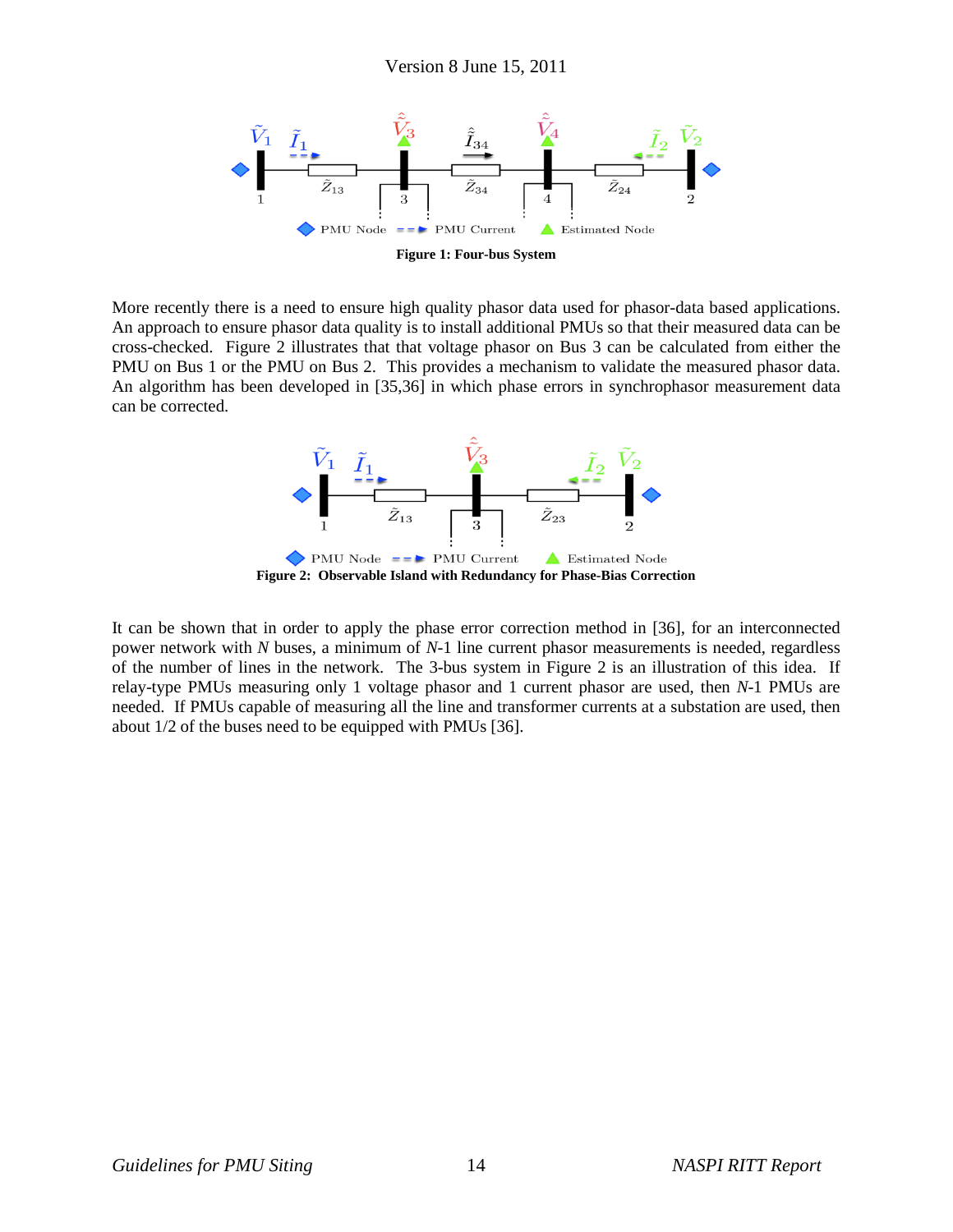# **Appendix B: Modal Oscillations**

#### *B.1 Modal Oscillation Identification*

Power transfer interfaces and transmission buses connecting neighboring power controls areas are typically strategic locations for PMU placement for observing and identifying oscillations. After the initial onset, the subsequent propagation of a disturbance can be seen in the resulting oscillations of voltage and current measurements at strategic locations [37]. In certain locations, such as generator control buses and load centers, the voltage and current contents can be distorted by local control actions and load responses. The locations to best see system oscillations are transmission buses with no nearby generators and loads.



To illustrate consider the measurements in Figure 3. The plot shows the voltages on a New York transmission bus close to the disturbance, a transmission bus in Virginia far from the disturbance, and a generator bus in Indiana. The NY bus voltage shows large oscillations, with the local voltage regulation by a STATCOM visible (the dip when the voltage goes high). The VA bus voltage shows clear oscillations, but with smaller amplitude. In addition, the voltage oscillations at the NY bus and the VA bus are in phase, although these two buses are several hundred miles apart. The IN bus voltage behaved quite differently, as the excitation system of the generator at the bus reacted to boost the bus voltage, in order to provide more reactive power to the neighboring buses.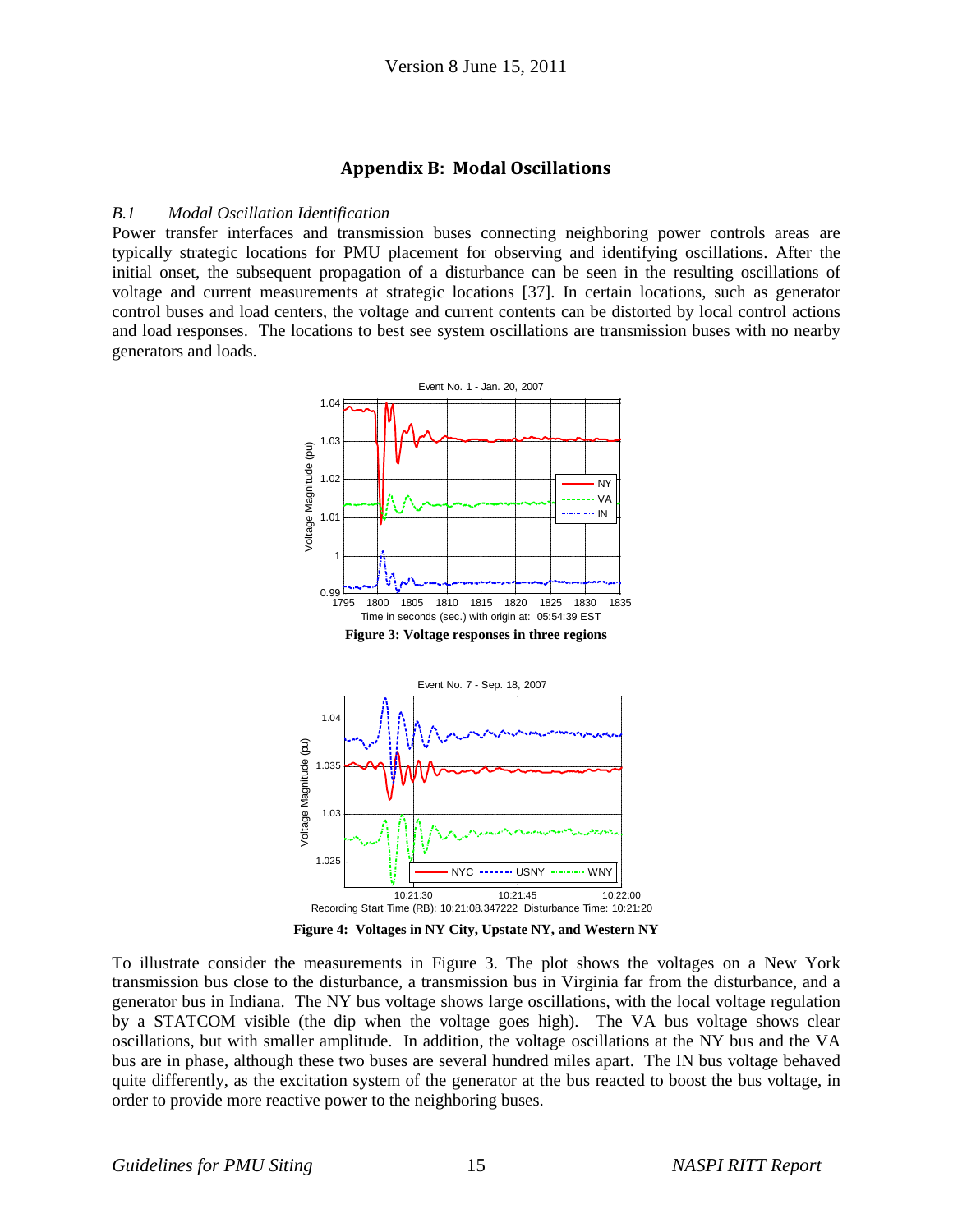Figure 4 shows the voltage responses for several buses in New York in a Northwest region islanding event. The upstate NY (USNY) bus and the western NY (WNY) bus, both transmission buses, have similar voltage responses, exhibiting single modal responses. The NY City (NYC) bus, however, has a very different voltage response, with multiple modal responses. This is not unexpected, given the large amount of load in the metropolitan area, which can have very nonlinear dynamic behaviors.

As noted in Section 2.2.3, methods for obtaining modal frequencies and damping from disturbance response include Prony, ERA, and matrix pencils.

For ambient data, the Welch periodogram and the Yule-Walker method can be applied. The "mode meter" algorithm developed by John Pierre and Dan Trudnowski for ambient data analysis has been used in BPA and SCE. A 24-hr PMU data time-frequency analysis plot is shown in Figure 5.



**Figure 5: Ambient analysis of a line current magnitude in the AEP system**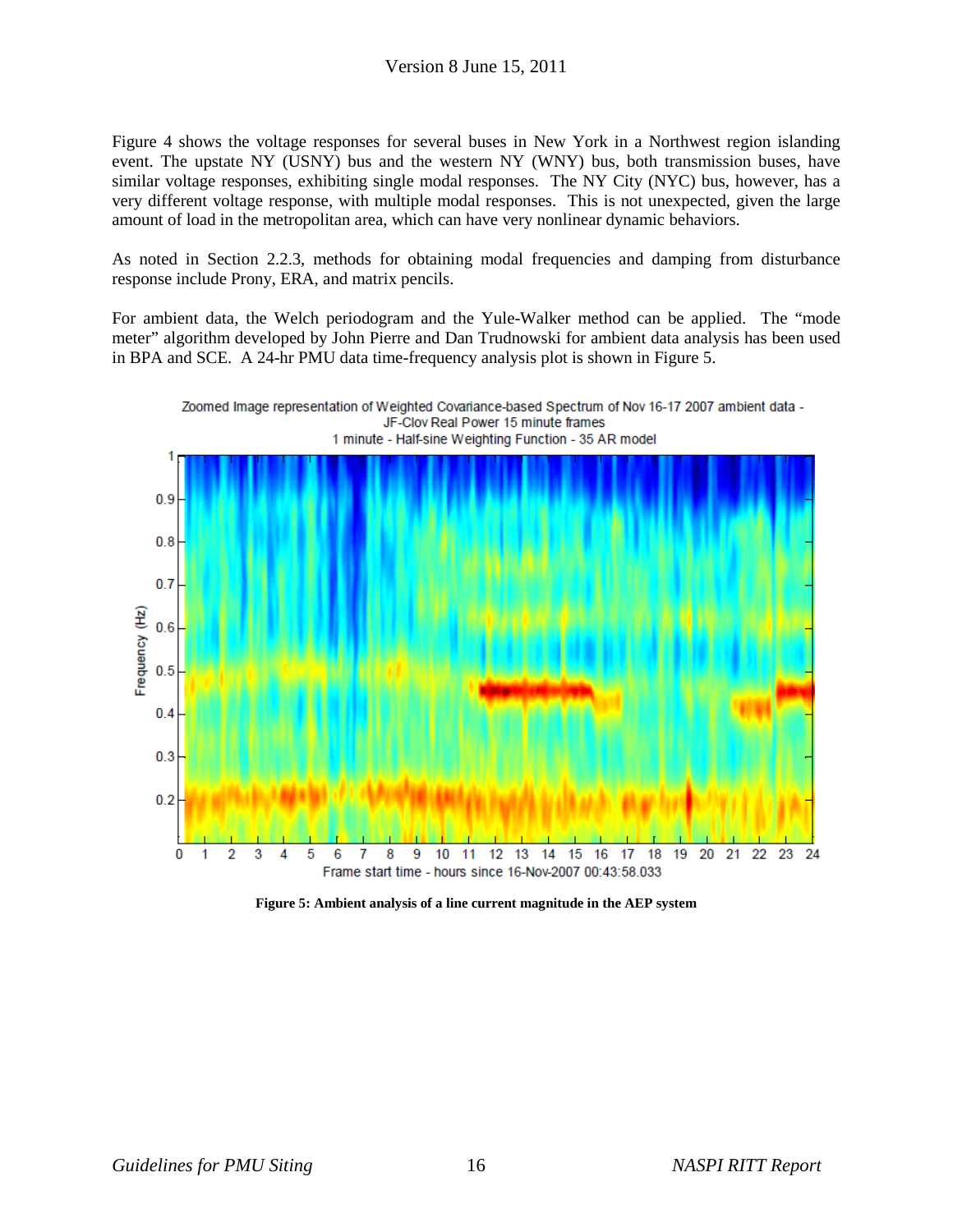# **Appendix C: Voltage Stability**

Voltage instability is characterized by inadequate reactive power supply at certain locations in a power network after disturbances, and/or as a result of gradual increment of the load. The dynamics of voltage instability are slow as compared to small signal or transient stability, but some phenomena lasting seconds are also of interest; hence, high-sampling rate phasor measurements can provide additional information for voltage stability monitoring.

Real-time PMU data can be used to supplement voltage stability monitoring by generating the so-called Power-Voltage (*PV*) curve characteristics. Consider the system in Figure 6, in which a load cluster (receiving end) is connected to a generation cluster (sending end). In such cases, the classical Thévenin equivalent approach can be used to perform a simplified voltage stability analysis [38], [39], [12]. The Thévenin equivalent of the system in Figure 6 is shown in Figure 7. With this approach, the sending end is assumed to be a stiff network and can be represented by a constant voltage source behind an equivalent impedance. The measurements are usually placed at the load bus.



**Figure 6: Sending and receiving areas of a power system interconnection**



**Figure 7: Thévenin Equivalent for Voltage Stability Analysis**

Using the PMU voltage and current phasors, it is possible to estimate the parameters of the equivalent circuit in Figure 7 [40], [41], [13], [14]. Once the parameters have been identified, voltage stability margin can be assessed using, for example, the *PV* curve of the network or calculating a voltage stability index. Note that with only one PMU, time synchronization is not an issue. There are several methodologies to determine the equivalent network parameters, and most of these methodologies involve using a window of data in their estimation.

If high-sampling rate phasor data are used, then line active power flow and voltage magnitude excursions during a disturbance may generate a substantial segment of the *PV* curve. In [13], a window of phasor data from an oscillatory event was used to construct the Thévenin equivalent, which is then used to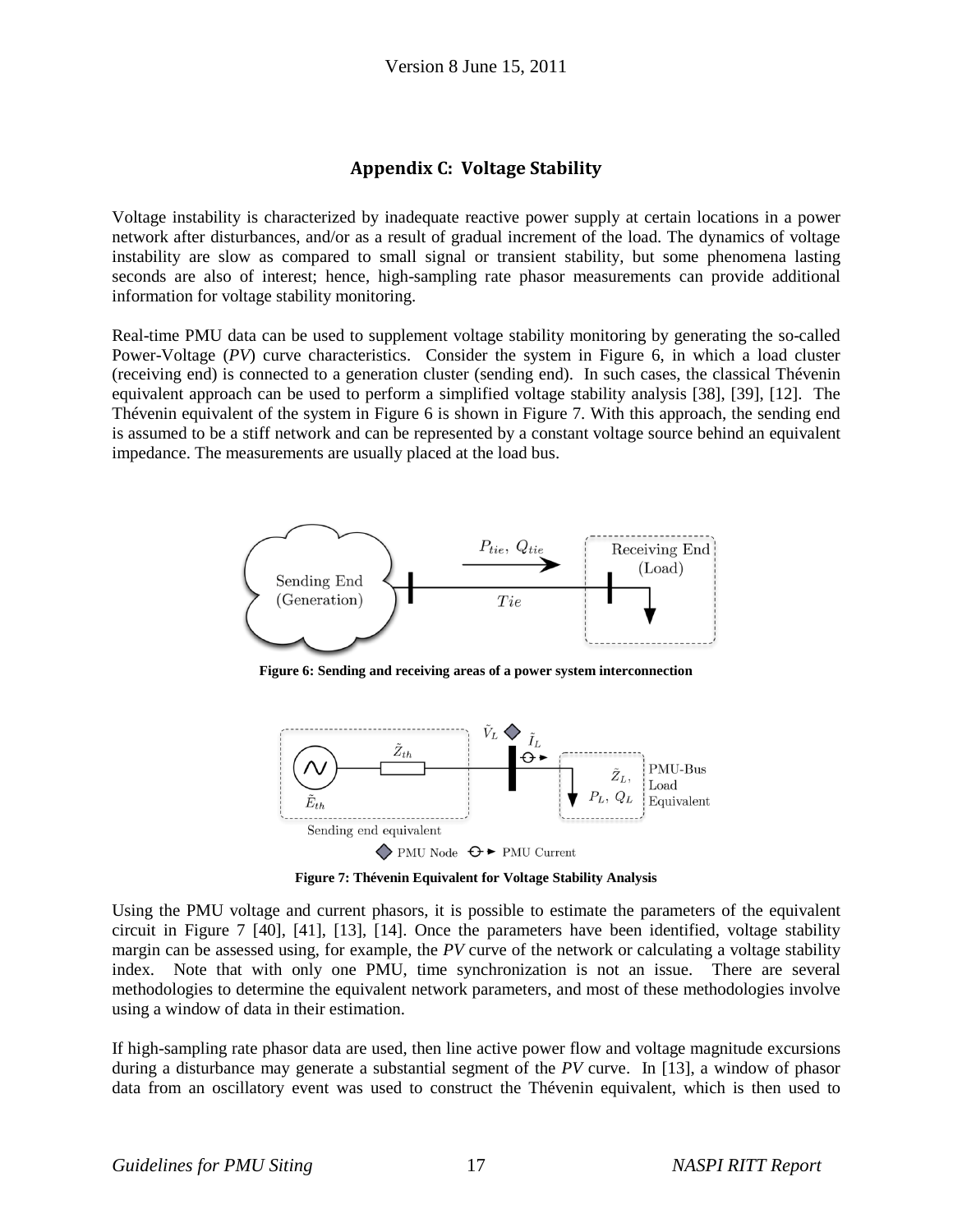generate the PV curve. Figure 8 shows the measured PMU data superimposed on the calculated PV curve. The PMU data was sampled at 30 points per second, and a 3-minute window was used.



**Figure 8: Phasor Measurements at a bus of the receiving end of the Network and the estimated PV curve for the transient portion of the data [13]**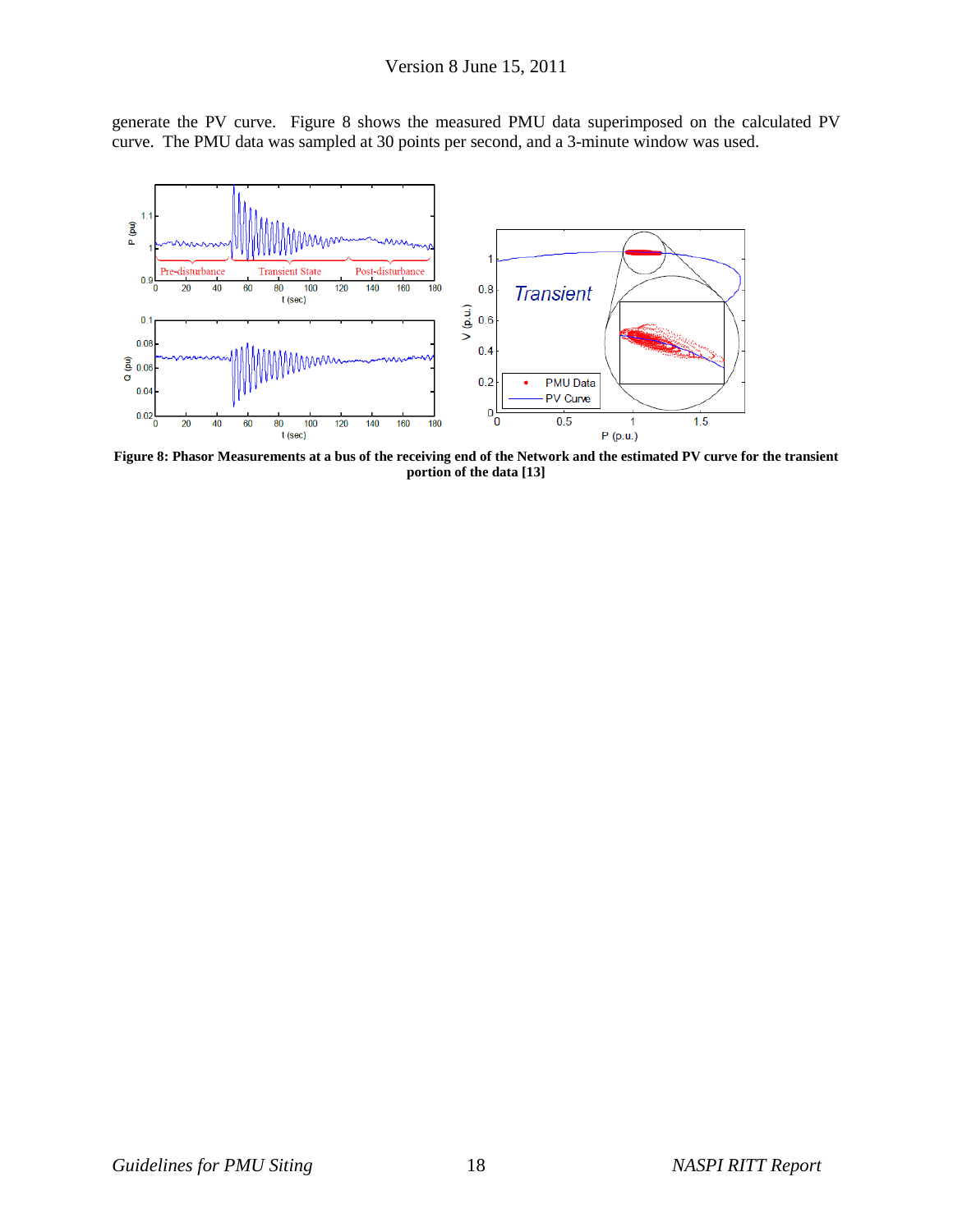# **Appendix D: Model Identification and Verification**

Identification of power system model parameters is an important practice that helps keeping planning models up-to-date [42]. This is of interest because dynamic models are used in the planning stage to obtain realistic scenarios for system expansion. The models may also be used for on-line applications as discussed in Section 2. Here we discuss some of the methodologies used for identifying power system device models and some of the requirements regarding placement and additional measurements needed by the techniques.

#### *D.1 Calculating Pseudo PMU Measurements at Generator Bus*

Although it is desirable to site a PMU at generating stations with more than 500 MW of installed capacity, the substation may not be owned by the TO, and thus another way needs to be found. Consider the connections in Figure 9, in which a PMU cannot be placed at the nuclear generating substation. If a PMU is placed at Bus 1 and a second PMU is placed at Bus 2, then the generator terminal bus voltage phasor and the terminal current phasor can be computed, which are referred to as pseudo PMU measurements.



**Figure 9: Calculating pseudo PMU measurements at a nuclear generator bus**

This situation in Figure 9 is also applicable to wind farms tapped into high-voltage transmission lines.

#### *D.2 Identifying Dynamic Model Parameters*

A common procedure in generator parameter identification is to perform a variety of tests with the generator off-line, typically during the annual maintenance period. An example of such tests is discussed in [43] for a Hydro Unit in the TVA system. The paper provides a diagram of the set-up of a PMU to monitor all desired measurements in the standard IEEE testing guidelines [44,45]. Measurements of all stator voltages and currents were made using the PMU. In addition, the field voltage, the field current, and the generator rotor speed are also measured. The parameter identification was performed using the trajectory sensitivity method<sup>[4](#page-18-0)</sup>, which is applicable to both linear and nonlinear models. In [46], the trajectory sensitivity method is applied for the identification of nonlinear excitation systems models. Use of these techniques requires the data to have sufficiently rich information, i.e., the measurements must show the effects of the parameters to be identified. For example, to identify excitation system voltage limits, the impact of the limit must be visible in the measured variables.

<span id="page-18-0"></span> $4$  Other methods for model parameter identification include Kalman filtering.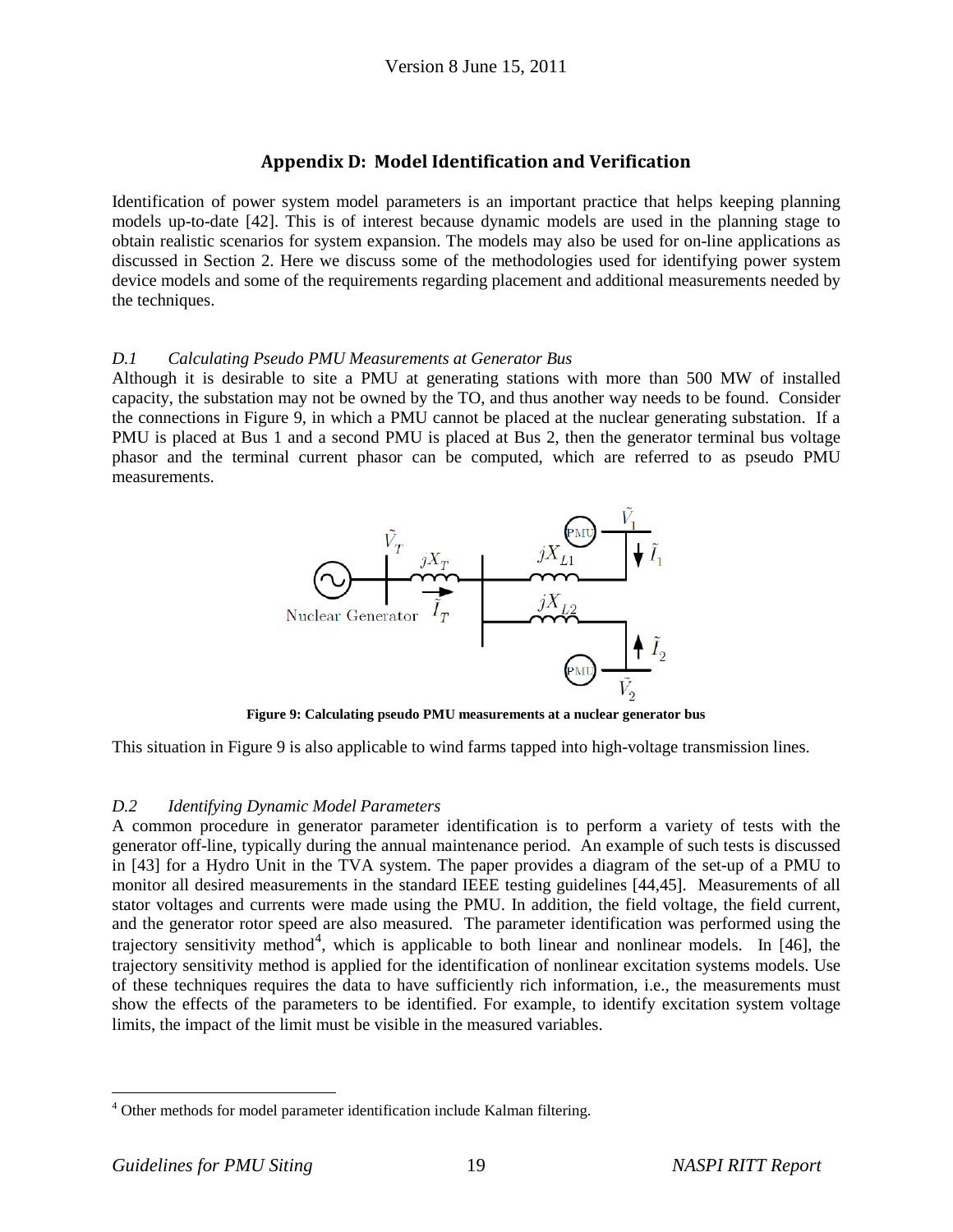# Version 8 June 15, 2011

For generator parameter identification, a PMU can be used to measure the terminal voltage and current phasors either on the low-side or high-side of the step-up transformer during a disturbance. If possible, it is also desirable to measure the generator field variables and speed (typically from the front standard speed sensor on the turbine side). For a disturbance close to the monitored generator, the phasor data can be used to identify those generator model parameters that participate in the disturbance. This idea is shown in Fig. 10. If the generator model and its parameters are correct, using the measured current phasor as input to a generator model will result in the generator output terminal voltage to be identical to the measured value. If this is not so, trajectory sensitivities can be used to tuned the relevant parameters.



**Figure 10: Input-output generator dynamic model block diagram**

Note that generator parameters that can be identified must be consistent with the sampling rate of the synchrophasor data rate. For example, to identify subtransient model parameters, the sampling rate needs to be 100 – 200 Hz, higher than the 30 Hz sampling rate currently proposed.

It is also of interest to monitor the steady-state and dynamic model characteristics of renewable resource models such as wind turbines, solar cells, flywheels, and SMES.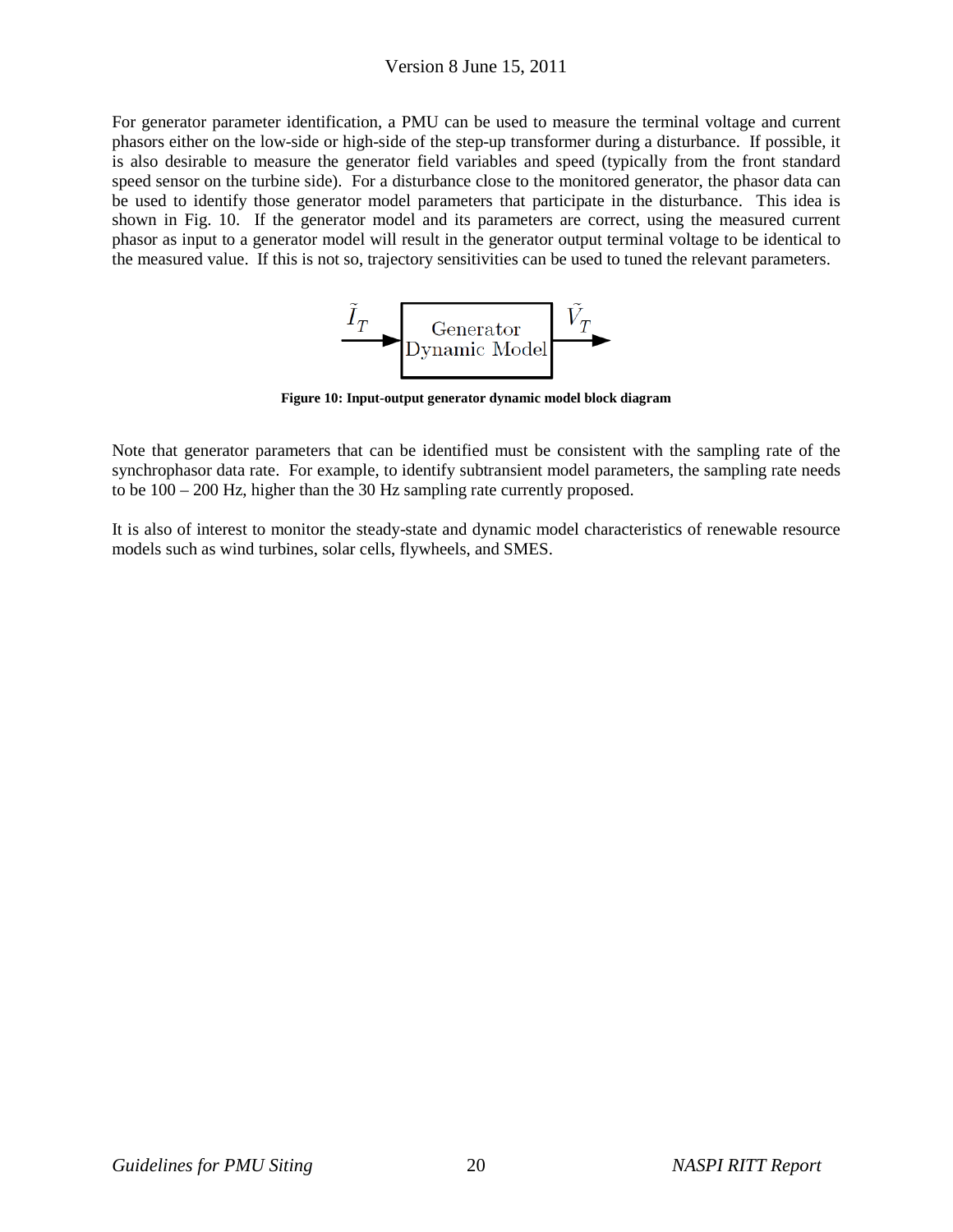# **Acronyms**

| <b>PMU</b>   | <b>Phasor Measurement Unit</b>          |
|--------------|-----------------------------------------|
| <b>SE</b>    | <b>State Estimation</b>                 |
| <b>CSE</b>   | Compañía Sevillana de Electricidad      |
| <b>TVA</b>   | <b>Tennessee Valley Authority</b>       |
| <b>NYISO</b> | New York Independent System Operator    |
| <b>SOE</b>   | Sequence of Events                      |
| <b>RTU</b>   | <b>Remote Terminal Unit</b>             |
| <b>DCS</b>   | Digital Control System                  |
| DR           | Digital Relays                          |
| DMU          | Dynamic Measurement and recording Units |

# **Glossary**

| <b>PMU Bus</b> | A bus with PMU measurements of voltage and all available currents incident to |
|----------------|-------------------------------------------------------------------------------|
|                | the bus                                                                       |
| Non-PMU Bus    | A bus without PMU measurements                                                |
| Line-based PMU | A PMU measuring one bus voltage phasor, and only one current phasor           |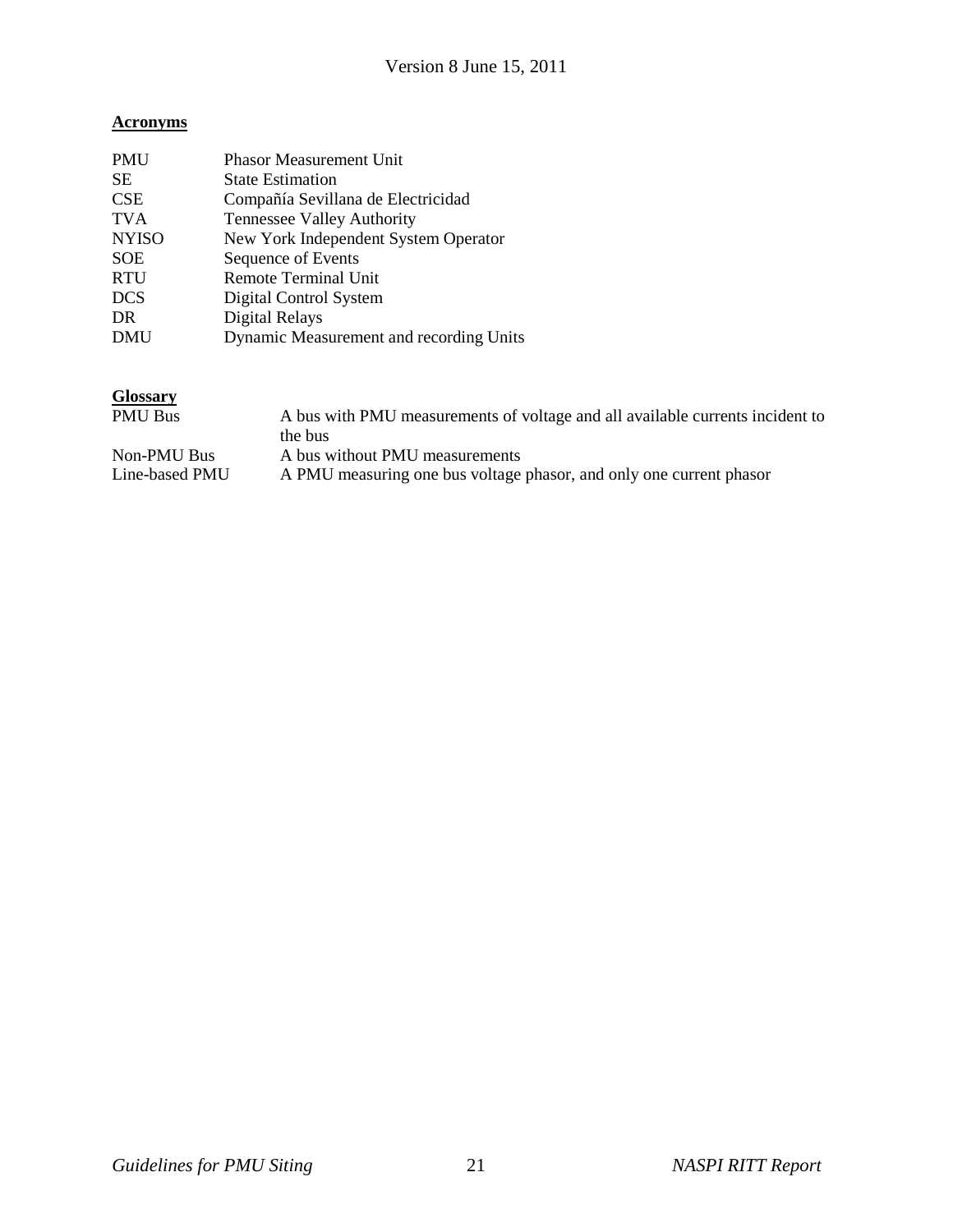# **References**

- [1] J.S.Thorp, A.G. Phadke, and K.J. Karimi, "Real Time Voltage-Phasor Measurement For Static State Estimation," *IEEE Transactions on Power Apparatus and Systems*, vol. PAS-104, no.11, pp. 3098- 3106, Nov. 1985
- [2] B. Fardanesh, "Use of Phasor Measurement in a Commercial (or Industrial) State Estimator," EPRI, Palo Alto, California, Final Report 1011002, July 2004.
- [3] Eastern Interconnection Phasor Project (EIPP), "Metrics for Determining the Impact of Phasor Measurements on Power System State Estimation," prepared by KEMA, March 2006.
- [4] J. Chen and A. Abur, "Placement of PMUs to enable bad data detection in state estimation," *IEEE Transactions on Power Systems*, vol. 21, no. 4, pp. 1608–1615, Nov. 2006.
- [5] J.F. Hauer, C.J. Demeure, L.L. Scharf, "Initial results in Prony analysis of power system response signals," *IEEE Transactions on Power Systems*, vol.5, no.1, pp.80-89, Feb 1990
- [6] J.J. Sanchez-Gasca and J. H. Chow, "Performance comparison of three identification methods for the analysis of electromechanical oscillations," *IEEE Transactions on Power Systems*, vol. 14, no. 3, pp. 995-1002, Aug 1999.
- [7] M.L. Crow and A. Singh, "The matrix pencil for power system modal extraction," *IEEE Transactions on Power Systems,* vol. 20, no. 1, pp. 501-502, Feb. 2005.
- [8] J.W. Pierre, D.J. Trudnowski, and M.K. Donnelly, "Initial results in electromechanical mode identification from ambient data," *IEEE Transactions on Power Systems,* vol. 12, no. 3, pp. 1245- 1251, Aug 1997.
- [9] D.J. Trudnowski, J. W. Pierre, N. Zhou, J. F. Hauer, and M. Parashar, "Performance of Three Mode-Meter Block-Processing Algorithms for Automated Dynamic Stability Assessment," *IEEE Transactions on Power Systems*, vol. 23, no. 2, pp. 680-690, May 2008.
- [10] D.J. Vowles, M.J. Gibbard, D.K. Geddey, and D. Bones, "Benchmark Testing Methodology for Continuous Modal-estimation Algorithms," *IEEE PES General Meeting*, pp.1-8, pp. 26-30, July 2009.
- [11] M.M. Begovic, and A.G. Phadke, "Voltage stability assessment through measurement of a reduced state vector," *IEEE Transactions on Power Systems*, vol. 5, no. 1, pp. 198-203, Feb 1990.
- [12] L. Warland and A. T. Holen, "Estimation of distance to voltage collapse: Testing and algorithm based on local measurements," in *Proceedings of the 14th Power System Computation Conference (PSCC)*, Sevilla, Spain, Jun.2002.
- [13] M. Parniani, J.H. Chow, L. Vanfretti, B. Bhargava, and A. Salazar, "Voltage Stability Analysis of a Multiple-Infeed Load Center Using Phasor Measurement Data," *IEEE PES Power Systems Conference and Exposition 2006*, pp. 1299-1305, Oct. 29, Nov. 2006.
- [14] S. Corsi and G. N. Taranto, "A real-time voltage instability identification algorithm based on local phasor measurements," *IEEE Transactions on Power Systems*, vol. 23, no. 3, pp. 1271-1279, Aug. 2008.
- [15] M. Glavic and T. Van Cutsem, "Wide-area detection of voltage instability from synchronized phasor measurements. Part I: Principle," *IEEE Transactions Power Systems*, vol. 24, no. 3, Aug. 2009.
- [16] P.L. Dandeno, and A.T. Poray, "Development of Detailed Turbogenerator Equivalent Circuits from Standstill Frequency Response Measurements," *IEEE Transactions on Power Apparatus and Systems*, vol. PAS-100, no. 4, pp. 1646-1655, April 1981.
- [17] J.F. Hauer, W.A. Mittelstadt, K.E. Martin, J.W. Burns, H. Lee, J.W. Pierre, and D.J. Trudnowski, "Use of the WECC WAMS in Wide-Area Probing Tests for Validation of System Performance and Modeling," *IEEE Transactions on Power Systems*, vol. 24, no. 1, pp. 250-257, Feb. 2009.
- [18] C.E. Grund, J.F. Hauer, L.P. Crane, D.L. Carlson, and S.E. Wright, "Square Butte HVDC modulation system field tests," *IEEE Transactions on Power Delivery*, vol. 5, no. 1, pp. 351-357, Jan 1990.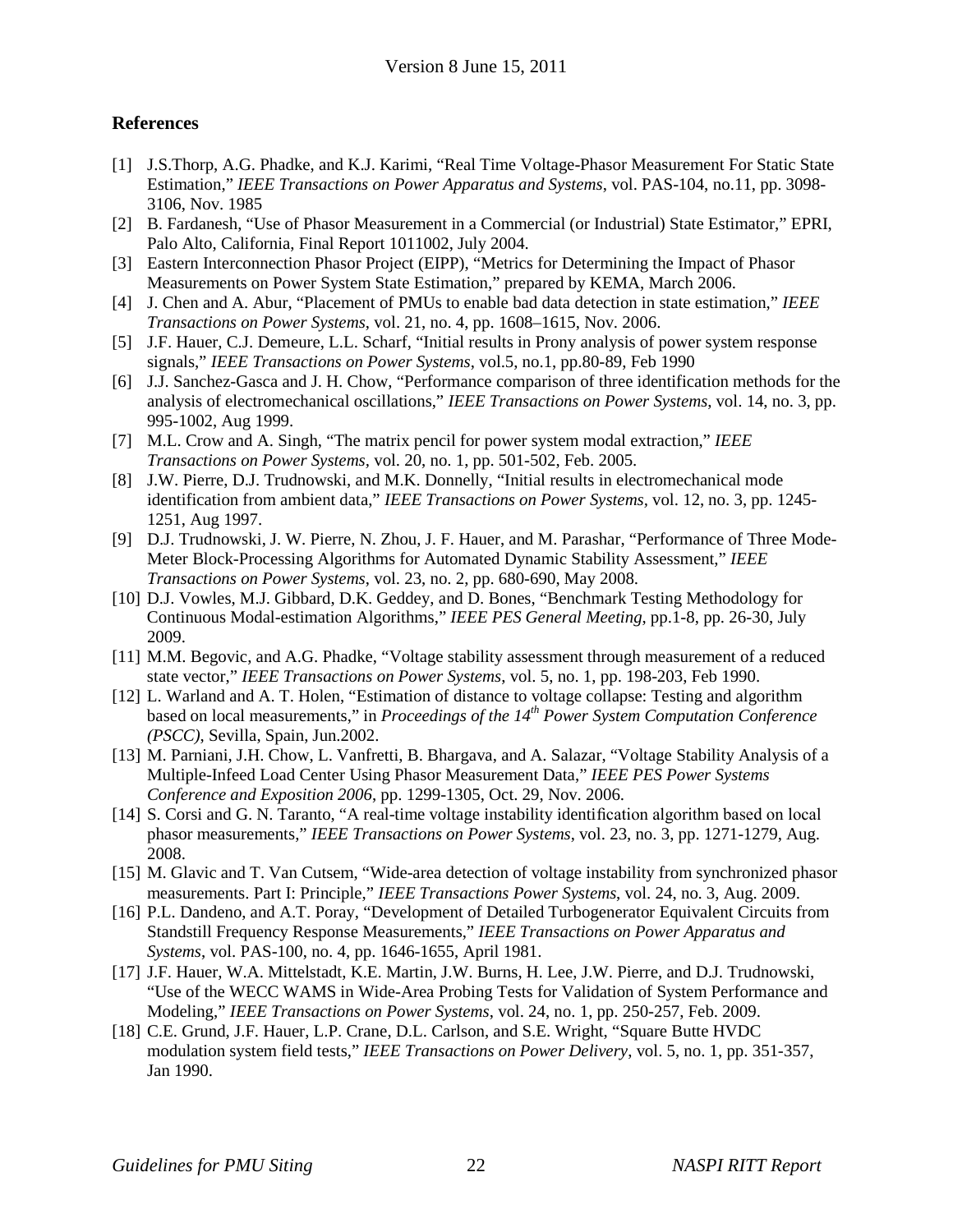- [19] Ning Zhou, J.W. Pierre, and J.F. Hauer, "Initial results in power system identification from injected probing signals using a subspace method," *IEEE Transactions on Power Systems,* vol. 21, no. 3, pp. 1296-1302, Aug. 2006.
- [20] V. Centano, A. G. Phadke, A. Edris, J. Benton, M. Gaudi, and G. Michel, "An Adaptive Out-of-Step Relay," IEEE Transactions on Power Delivery, vol. 12, no. 1, pp. 61-71, Jan. 1997.
- [21] J. De La Ree, V. Centano, J. S. Thorp, and A. G. Phadke, "Synchronized Phasor Measurement Applications in Power Systems," IEEE Transactions on Smart Grid, vol. 1, no. 1, pp. 20-27, June 2010.
- [22] M. G. Adamiak, A. P. Apostolov, M. M. Bergovic, C. F. Henville, K. E. Martin, G. L. Michel, A. G. Phadke, and J. S. Thorp, V. A. Centano, A. G. Phadke, et al., "Wide-Area Protection – Technology and Infrastructures," IEEE Transactions on Power Delivery, vol. 21, no. 2, pp. 601-609, April 2006.
- [23] L. Cibulka, J. Thorp, "Application of Advanced Wide-Area Early Warning Systems with Adaptive Protection," DOE External Peer Review, Oct. 10, 2010
- [24] E. V. Larsen, J. J. Sanchez-Gasca, and Joe H. Chow, "Concepts for Design of FACTS Controllers to Damp Power Swings," IEEE Transactions on Power Systems, Vol. 10, pp. 948-956, 1995.
- [25] I. Kamwa, R. Grondin, and Y. Hebert, "Wide-area measurement based stabilizing control of large power systems—A decentralized/hierarchical approach," *IEEE Trans. Power Syst.*, vol. 16, no. 1, pp. 136–153, Feb. 2001.
- [26] J. W. Stahlhut, T. J. Browne, G. T. Heydt, and V. Vittal, "Latency Viewed as a Stochastic Process and its Impact on Wide Area Power System Control Signals," IEEE Transactions on Power Systems, vol. 23, no. 1, pp. 84-91, Feb. 2008.
- [27] T. Ohno, T. Yasuda, O. Takahashi, M. Kaminaga, and S. Imai, "Islanding Protection System based on Synchronized Phasor Measurements and its Operational Experiences," Proceedings IEEE PES General Meeting, pp. 1-5, 2008.
- [28] F. Galvin and C. Wells, "Detecting and Managing the Electrical Island Created by Hurricane Gustav," North American SynchroPhasor Initiative Success story. Available online: [http://www.naspi.org/stories/pilot\\_fundamental/entergy\\_hurricane\\_gustav.pdf](http://www.naspi.org/stories/pilot_fundamental/entergy_hurricane_gustav.pdf)
- [29] I. Slutsker, S. Mokhtari, L. Jaques, J. Provost, M. Perez, J. Sierra, F. Gonzalez, and J. Figueroa, "Implementation of phasor measurements in state estimator at Sevillana de Electricidad," in *IEEE Power Industry Computer Application Conference Proceedings*, May 1995, pp. 392–398.
- [30] M. Parashar, *et al*, "Implementation of Phasor Measurements in SDG&E State Estimator," California Energy Commission, PIER Program Energy Commission - 500-02-04 MR053, Tech. Rep., 2008.
- [31] R. Avila-Rosales, M. J. Rice, J. Giri, L. Beard, and F. Galvan, "Recent Experience with a Hybrid SCADA/PMU On-line State Estimator," in *IEEE Power and Energy Society General Meeting*, July 2009.
- [32] B. Fardanesh, "Use of Phasor Measurements in a Commercial (or Industrial) State Estimator," EPRI, Palo Alto, California, Final Report1011002, July 2004.
- [33] A. Ghassemian and B. Fardanesh, "Phasor assisted state estimation for NYS transmission system Implementation & Testing," in *IEEE PES Power Systems Conference and Exposition*, March 2009.
- [34] D. Atanackovic, J. Clapauch, G. Dwernychuk, J. Gurney, and H. Lee, "First steps to wide area control," *IEEE Power and Energy Magazine*, vol. 6, no. 1, pp. 61–68, January-February 2008.
- [35] L. Vanfretti, J. H. Chow, S. Sarawgi, D. Ellis, and B. Fardanesh, "A Framework for Estimation of Power Systems Based on Synchronized Phasor Measurement Data," in *IEEE PES General Meeting*, July 2009, pp. 1-6.
- [36] L. Vanfretti, J. H. Chow, S. Sarawgi, and B. Fardanesh, "A Phasor-Data Based State Estimator Incorporating Phase Bias Correction," to appear in *IEEE Transactions on Power Systems*, 2011.
- [37] J. H. Chow, L. Vanfretti, et al, "Preliminary Synchronized Phasor Data Analysis of Disturbance Events in the US Eastern Interconnection," *IEEE PES Power System Conference and Exposition (PSCE) 2009*, pp. 1-8, March 2009.